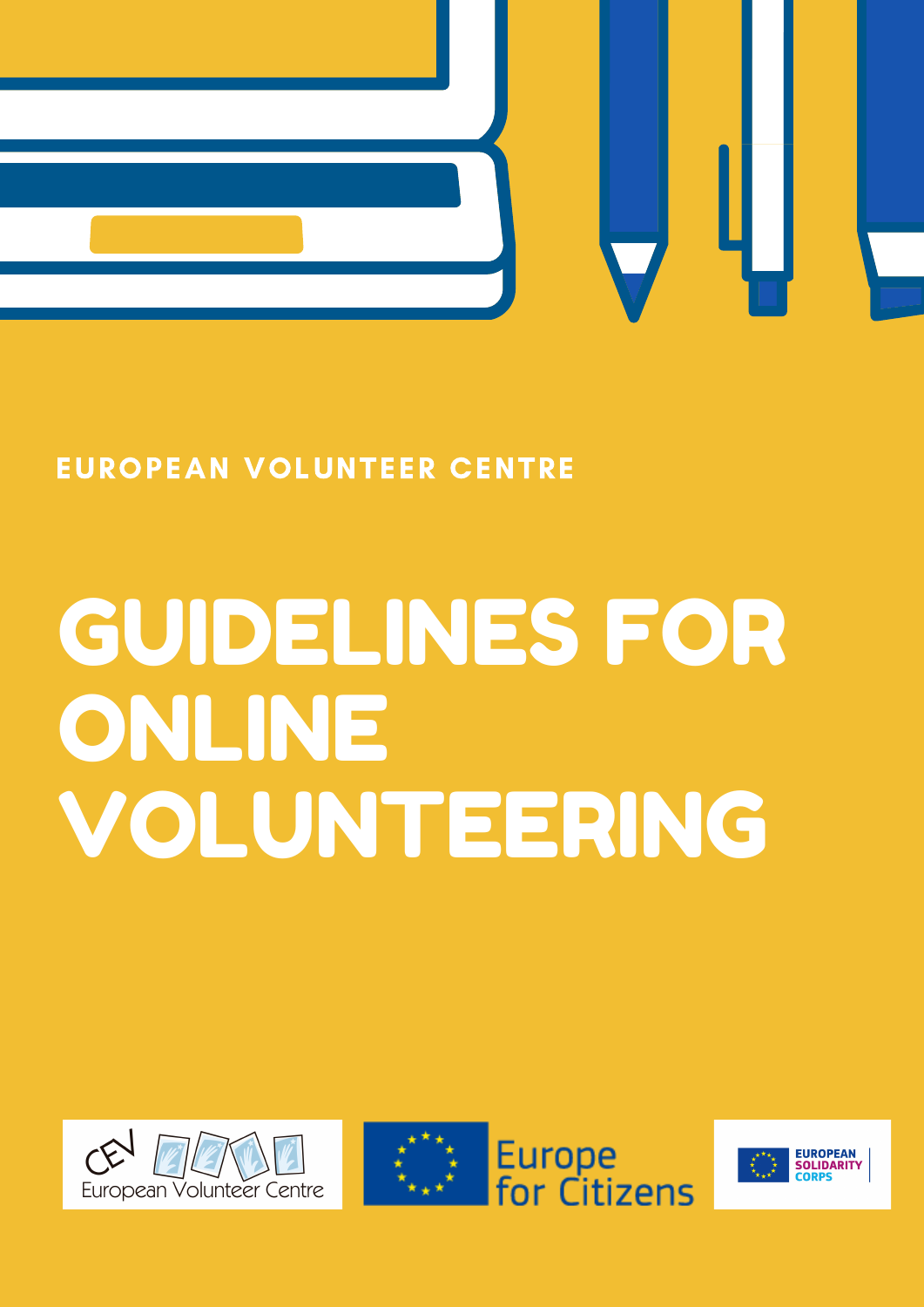These guidelines are aimed at organisations and anyone leading an initiative who is considering – or actively engaging – online volunteers. They aim to provide succinct guidance on the following main issues: making good choices as to whether online volunteers are suitable for the intended objectives and tasks; recruiting online volunteers in a safe and sustainable way; and protecting volunteers and the organisation/initiative by establishing a safe digital space for their activities, taking into account cybersecurity and online safety. For a more comprehensive overview of of online volunteering please consult the E-volunteering Handbook. $^{\rm l}$ 

 $^{\textsf{1}}$ E-volunteering Handbook: A Practical Guide For Individuals, Institutions And Organizations Who Want To Use New Technologies And Tap Into Virtual Communities To Make A Difference (ISBN 978-83-933936-5-7)

Guidelines for Online Volunteering European Volunteer Centre **1996 1996** The **Citizens** page 1



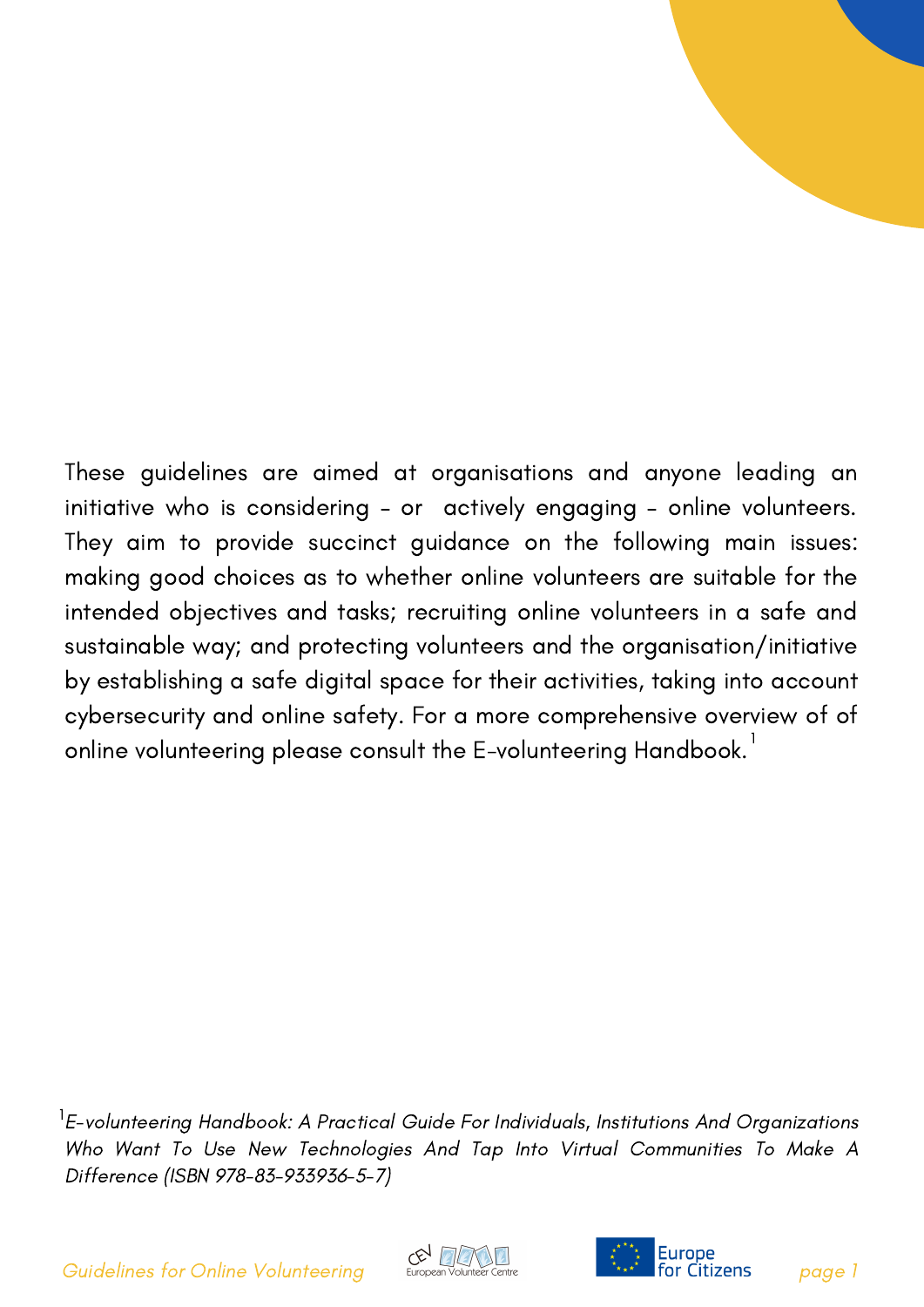### I. INTRODUCING ONLINE VOLUNTEERING

In this document, online volunteering refers to activities carried out 'by volunteers online, via computers, smartphones or other hand-held devices, and often from afar'? Other phrases used for such activities include evolunteering, virtual volunteering, micro-volunteering, crowdsourcing or internet-mediated volunteering. There are many tasks that can be undertaken by online volunteers, such as, but not limited to:

- Translation,subtitling  $\bullet$
- Developing and editing websites  $\bullet$
- Communication tasks such as editing and writing articles, posts, blogs, press releases, newsletters
- Providing support with marketing tasks
- Managing social media accounts  $\bullet$
- Developing online materials  $\bullet$
- Designing graphics  $\bullet$
- Counselling, providing expertise online  $\bullet$
- Tutoring and mentoring  $\bullet$
- Online campaign management and campaigning
- Moderating and managing chats, hotlines.  $\bullet$

For information about the history and development of the online volunteering phenomenon, please see annex 1.

 $^2$ J. Cravens, S.J. Ellis: The Last Virtual [Volunteering](https://euregiothewadden.eu/camfer/business12zy/the-last-virtual-volunteering-guidebook-fully-integrating-online-service-into-volunteer-involvement-221.html) Guidebook: Fully Integrating Online Service into Volunteer Involvement, (2014); accessed 18 July 2019



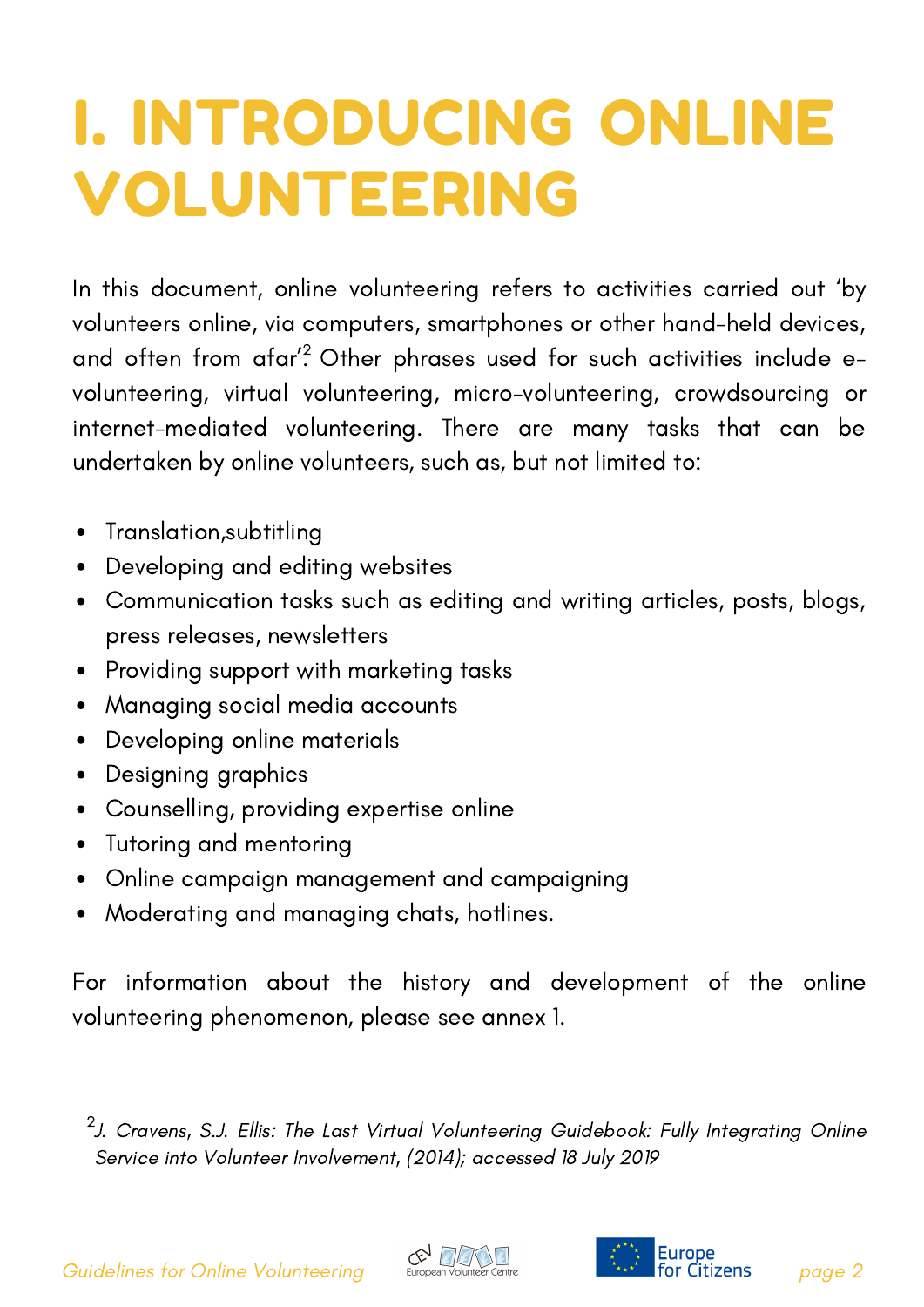### II. INVOLVING ONLINE VOLUNTEERS

#### 2.1. DO YOU NEED ONLINE VOLUNTEERS TO SUPPORT YOUR ORGANISATION OR INITIATIVE?

Online volunteers can contribute to your organisation's activities by carrying out everyday tasks such as managing your social media site or helping with project-related activities. In both cases, it is important to prepare your organisation properly before engaging online volunteers.

First, it is essential to assess whether online volunteers are suitable for the required tasks and can fulfil the desired objectives. The best way to do this is to think about the work and the projects you are focusing on. Write down who is responsible for each task, the planning and deadlines, and what tasks and intermediary steps could be delegated to volunteers.

The next step is to decide which of these tasks (for example, administrative, creative, communication-related tasks or counselling, fundraising, etc.) could be carried out either fully or partially online by online volunteers. Keep in mind that if your organisation does decide to engage with online volunteers, it must also set aside time for their management. Depending on the nature of the tasks and projects identified, the online volunteer manager should plan to dedicate at least one to two hours each week to supervise and support each online volunteer. Like all new personnel, online volunteers will need guidance and support, especially at the start of their placements.

Guidelines for Online Volunteering<br>Guidelines for Online Volunteering European Volunteer Centre **Page 1 Page 3** 



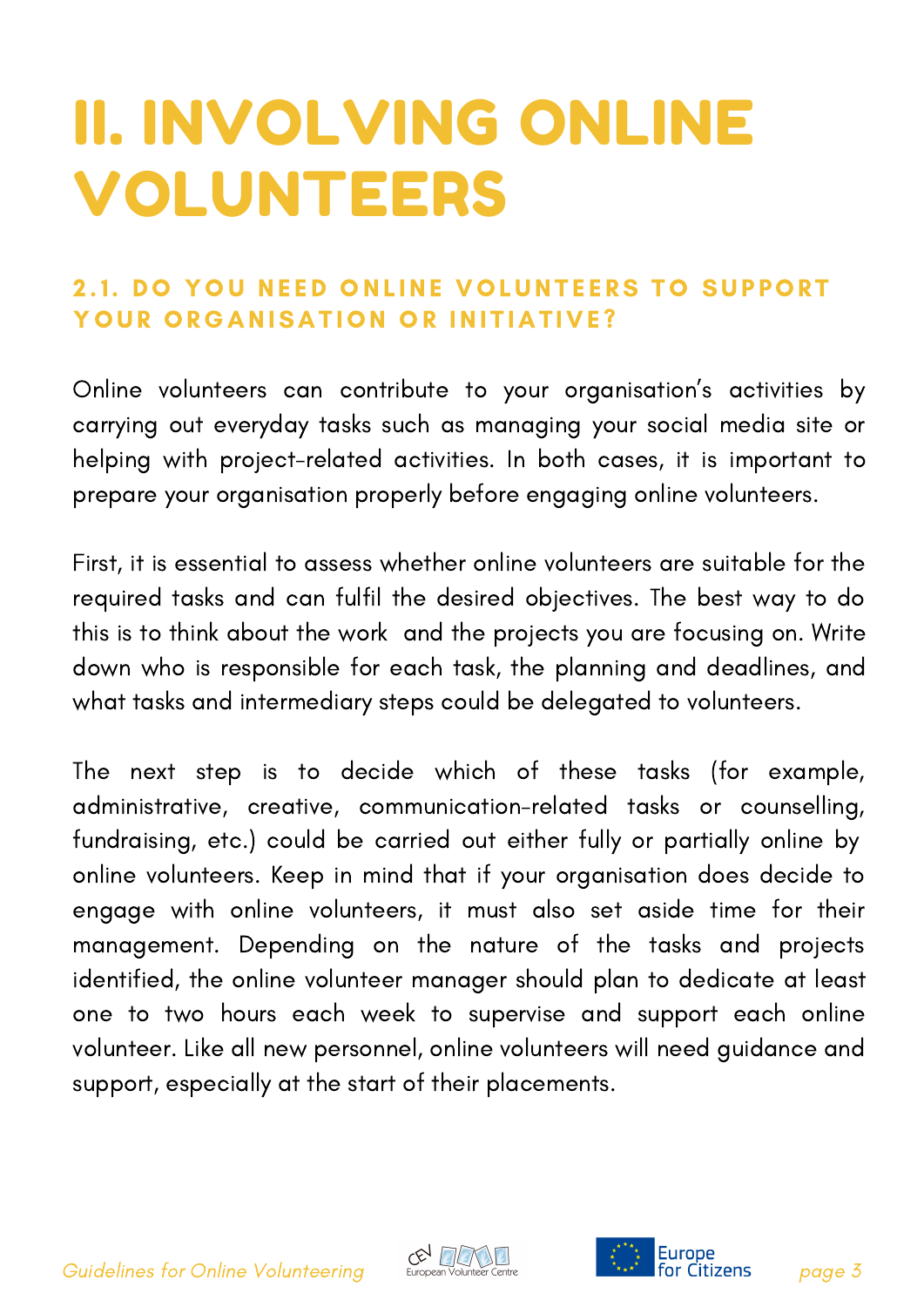Once suitable tasks for future online volunteers have been identified, and before starting any recruitment process, the organisation should develop an online volunteering policy. This is essential in order to protect the volunteers, the organisation and the beneficiaries of the action/s. An online volunteering policy will also help to ensure you achieve the maximum impact from the volunteers' time and efforts. The policy should include how the volunteers will be recruited and managed and how their input will be evaluated. Whilst largely following the steps established for face-to-face volunteers, special provisions should be made concerning online security and safety:

- Establishing the true identity of online volunteers: have you met the person? Do you know someone who has? (see Recruiting online volunteers section)
- How to ensure the security and safety of the volunteers, the organisation and the beneficiary
- How to successfully train online volunteers and/or ensure that they have the necessary qualifications and/or skills and knowledge to match their responsibilities
- How to monitor the online volunteers' activities and provide the necessary support (reporting on tasks and sharing of information).

Guidelines for Online Volunteering Buropean volunteer Centre **1.1 Europe**<br>**Guidelines for Online Volunteering** page 4



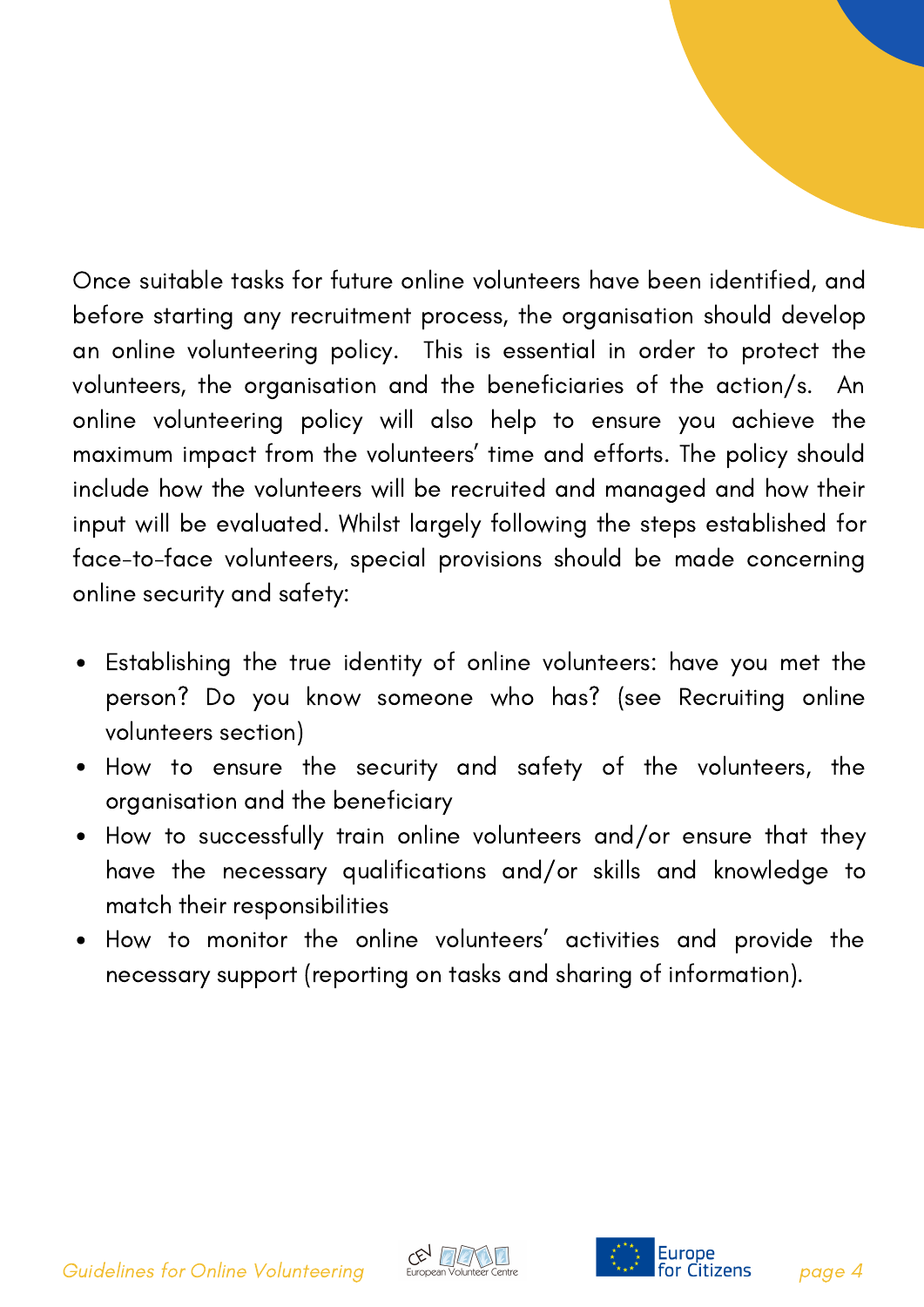#### **2.1. RECRUITING ONLINE VOLUNTEERS**

It is important to consider whether you will meet the online volunteers personally or will only have online contact with them during the recruitment process as this will determine the best process and methodology to be applied.

When online volunteers are recruited using face-to-face contact and interviews, the recruiting process can largely mirror your organisation's traditional volunteer-recruiting procedure. However, other factors must be taken into account when recruiting volunteers online.

Once your organisation has identified an online volunteer suitable for the required role, the terms of the cooperation, tasks and responsibilities should be discussed and agreed. Online volunteers could be asked to fill in a basic work plan which could be used for monitoring their progress or reporting purposes. This could be done in person, by phone or online. If it is not possible to meet the volunteer in person then it is a good idea to conduct video interviews through Skype, Zoom or another videoconferencing tool.

It is good practice to ask potential volunteers for a reference and to cross-reference the online-volunteer-to-be via other volunteers or recognised organisations in their country or location and perhaps ask them to hold meeting in person on your behalf. This also creates a network that could prove useful for potential cooperation and support in the future or if problems arise.

Guidelines for Online Volunteering European Volunteer Centre **First For Citizens** page 5



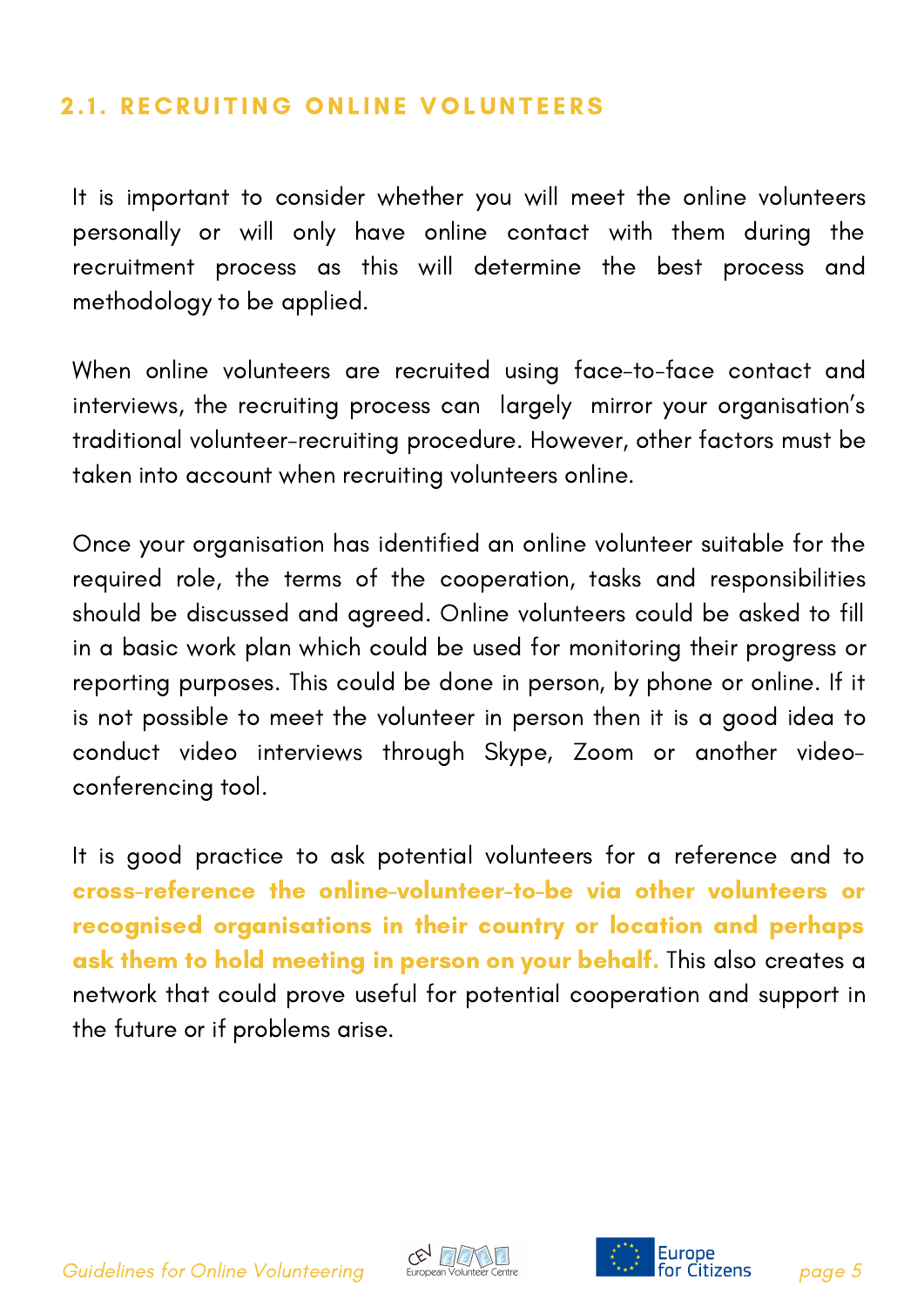In cases of online volunteering where specific expertise is required, for example architectural design or volunteering with vulnerable groups, including children, the recruitment process should pay particular attention to <mark>checking a volunteer's identity</mark> and <mark>requesting proof of</mark> qualifications and expertise. The organisation should require criminal background checks in cases where the protection of vulnerable groups is essential and for certain tasks such as activities with children, high-risk activities, or tasks that require specific qualifications. Requesting criminal record checks for all online volunteers is good practice but should be at the discretion of the organisation based on a suitable risk assessment and taking into account local practicalities, i.e. a cost/benefit analysis and the time required to acquire the certificate.

Additional risk factors involved in the online volunteer recruitment process include fake identities, fake qualifications, abuse of power of access to data, and misuse of information. All these potential risks can harm both the project and the beneficiaries of the action while negatively affecting the organisation involved as a whole. To prevent such problems, make sure your organisation follows a safe recruitment process by paying careful attention to any alarming factors that may arise during the selection of online volunteers. It is sensible to carry out a quick online search on all potential candidates, check their social media accounts, ask for academic or professional references, and investigate whether or not they have a criminal record, as previously mentioned.

Guidelines for Online Volunteering<br>Guidelines for Online Volunteering burges where entre



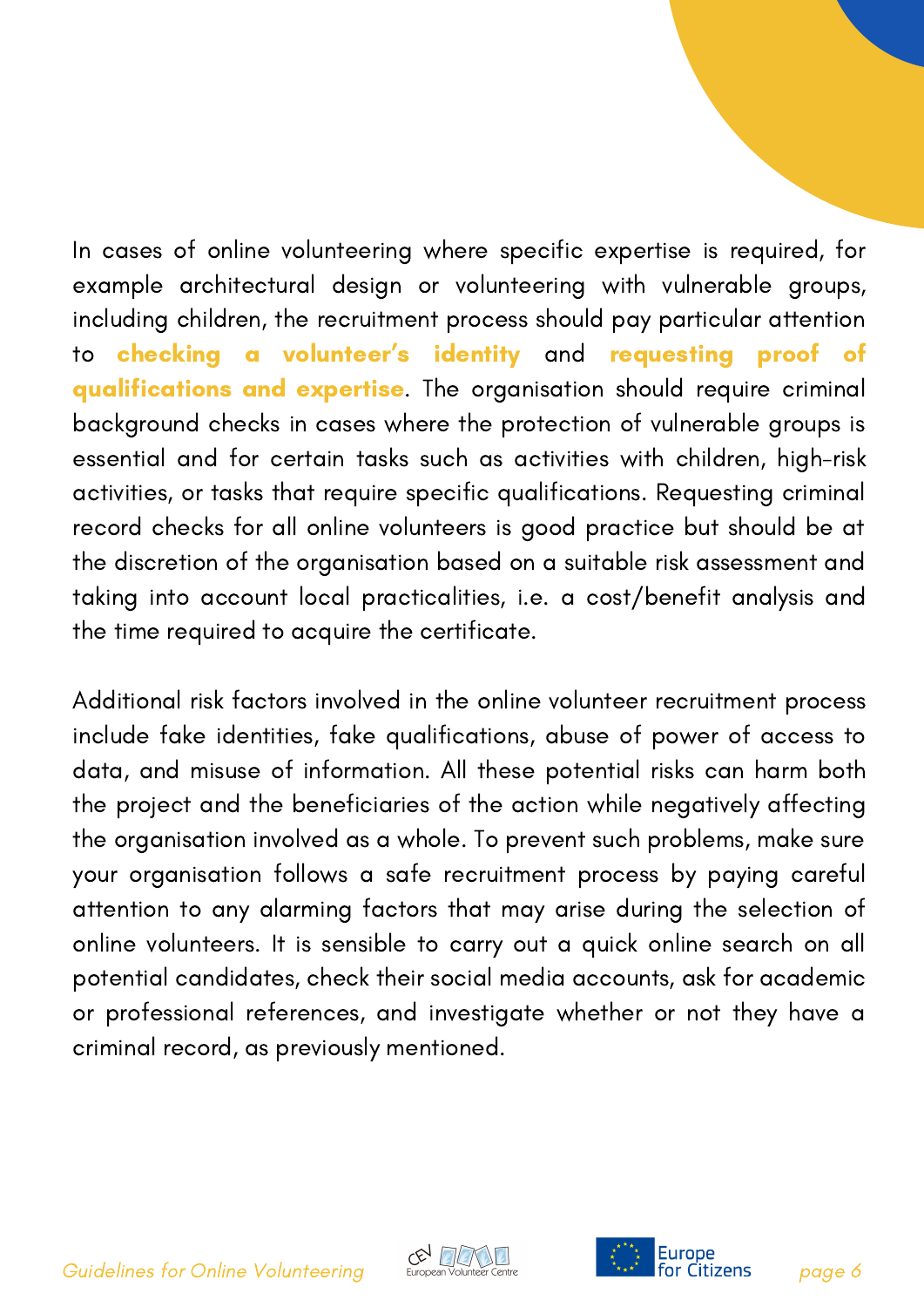#### Care must be taken to ensure that any documentation provided online can be authenticated and verified.

The following questions must be discussed and agreed during the recruitment process, as setting out the expectations, communication methods, and schedule are all key to a successful online volunteer placement:

- How often and by what means will the volunteer and volunteer manager keep in touch?
- How will volunteers contact the volunteer manager?
- How will the online volunteers contact and keep in touch with one another? What communication tools will they use?
- How will tasks be sent/communicated?
- What schedule will the volunteer be given?
- What are the expectations of both the volunteers and the organisation?

Write down all the verbal arrangements made with each volunteer and share them in the request for acknowledgement of receipt and agreement. Although the standards for involving online volunteers in your organisation should follow the basic steps of volunteer recruitment and management, they should be even more thorough to counter the additional risk factors involved.

See annex 2 for more information about recruiting and managing online volunteers.

Guidelines for Online Volunteering European Volunteer Centre **Page 1 1999** For Citizens page 7



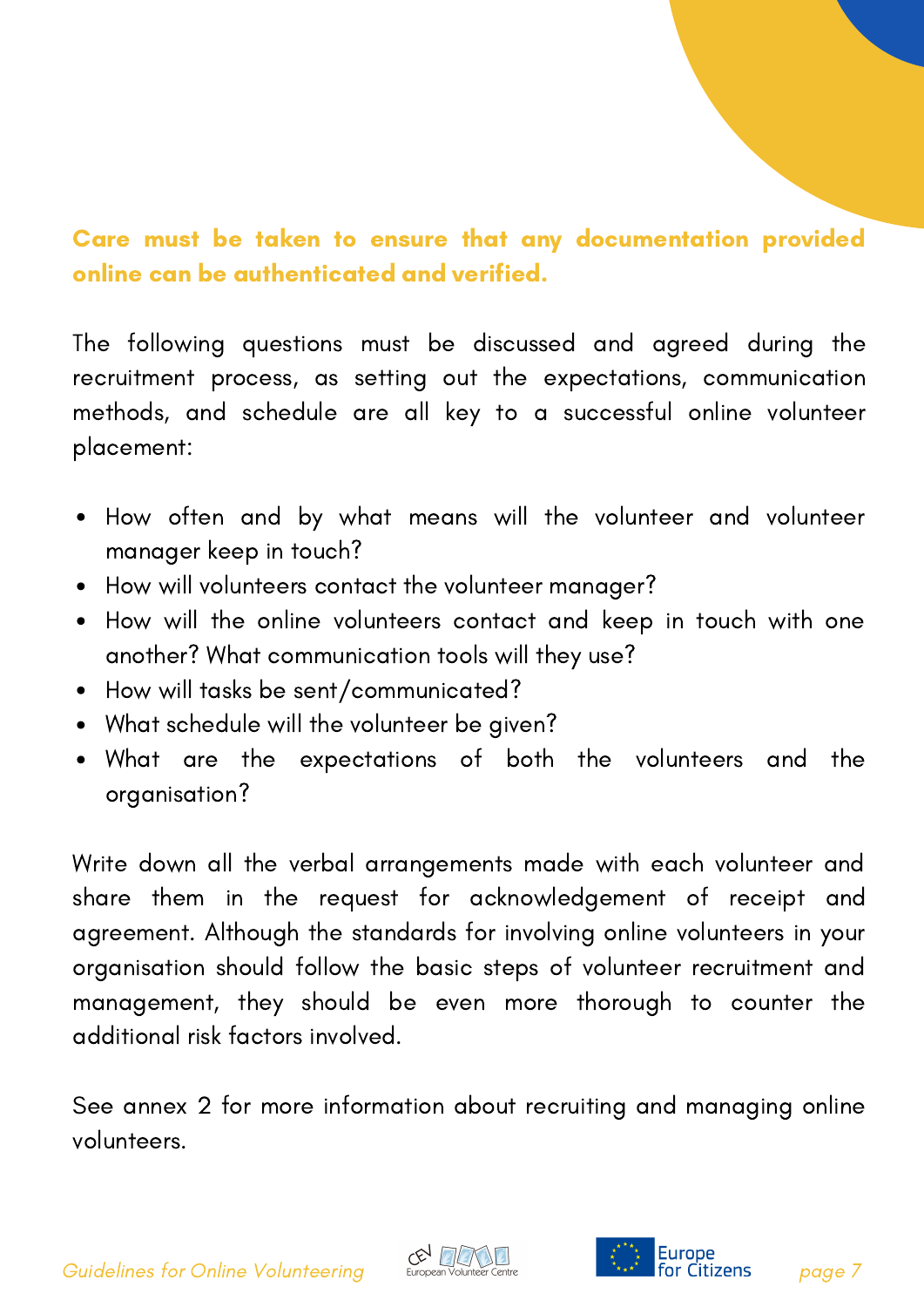#### 2.1. LIABILITY OF ONLINE VOLUNTEERS AND ORGANISATIONS AND LEGAL IMPLICATIONS

Depending on the national jurisdiction of the organisation involved, the accuracy or reliability of any advice, opinion, communication or other information provided by an online volunteer, which appears in any communication material or online, can become the organisation's responsibility based on the fact that the volunteer is under the supervision of the said organisation. Any difficulties arising from potential mistakes or from the beneficiaries' reliance on incorrect advice or statements can fall on the organisation if the online volunteer was acting within the scope of its responsibilities when the incident occurred. Consequently, it is important to check beforehand how volunteer insurance, if it is available in your country, can be used for online volunteers. If it is possible, including online volunteers in the organisation's public liability insurance could prove beneficial in the long-term. Additionally, adding a liability clause to the volunteer agreement can be a good way to limit the organisation's exposure to financial and legal risks.

Guidelines for Online Volunteering<br>Guidelines for Online Volunteering European Volunteer Centre **Page 19** Page 8



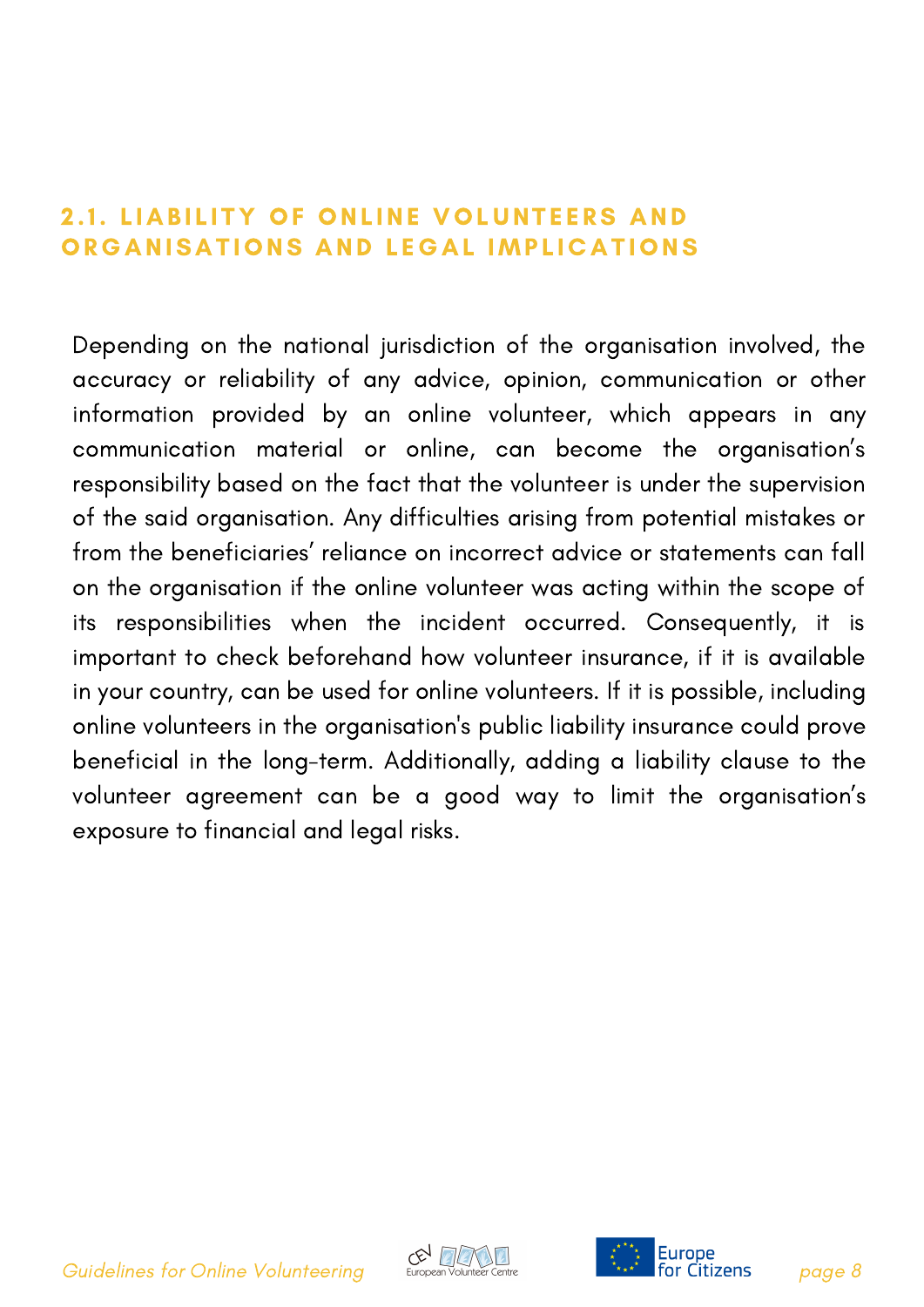# III. ONLINE SECURITY

**Online security** refers to technical issues such as protecting information stored online and other aspects of cybersecurity. This is particularly important for any volunteering roles that involve campaigning.

Below is a list of guidelines that can help your organisation create and manage a volunteer project safely in the digital environment.

#### 3.1. CYBER/INTERNET/COMPUTER SECURITY: PROTECTION FROM HACKING

Of course, online volunteering and managing online volunteers highlights issues regarding online safety and cybersecurity. The internet is an amazing tool that can help your organisation to make a difference by involving online volunteers. However, there are a few cybersecurity tools that offer support when involving online volunteers. It is your organisation's responsibility to prepare the online volunteers for their tasks digitally.

One point to be discussed and agreed on is whether your organisation will be liable for any computer virus, computer failure or digital problems arising either during or as a result of online volunteering activity.

Guidelines for Online Volunteering<br>Guidelines for Online Volunteering European Volunteer Centre **Page 19** Page 9



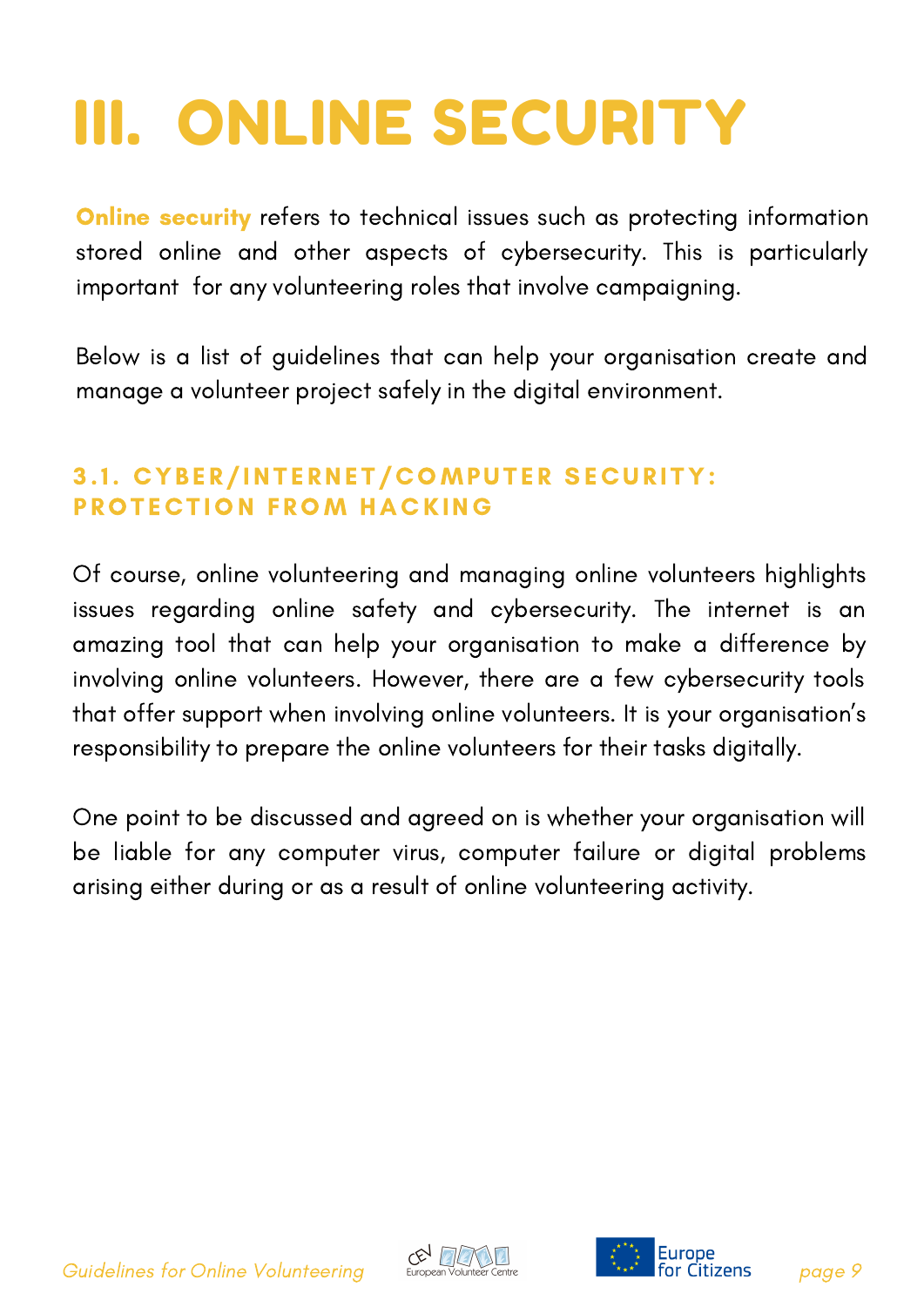#### **3.2. DATA STEALING**

Copyright issues must be kept in mind. Although creating original online content can sometimes be challenging, especially under time pressures it is important that your volunteers are aware that plagiarism and stealing media content could cause problems for your organisation. There are numerous stock photo libraries online that could be accessed by anyone. Furthermore, there are very useful websites that can help you and your online volunteers to create original content without infringing copyright issues. Awareness of, and adherence to copyright law should be part of the volunteer agreement, where applicable. There should also be agreement as to who owns the copyright to the material developed by the volunteer, i.e. the organisation or the volunteer.

The GDPR regulation is one of the most important data regulations to be adhered to by the organisation and the online volunteers alike. GDPR stands for the General Data Protection Regulation (EU) 2016/679 (GDPR) which is European Union (EU) legislation aimed at protecting the data and privacy of citizens of the EU and the European Economic Area (EEA). It gives EU citizens control of their personal information. Thus, any activity in which a volunteer collects, organises, updates or works with the personal data of individuals residing within the EU must be GDPR compliant. As your organisation is (hopefully) already following GDPR procedures, no additional steps are required other than making sure that the volunteer is following your organisation's GDPR Compliance Guidelines. It is recommended that you highlight the importance of this issue during training and prepare a GDPR checklist for the volunteers which they can follow during their placements.



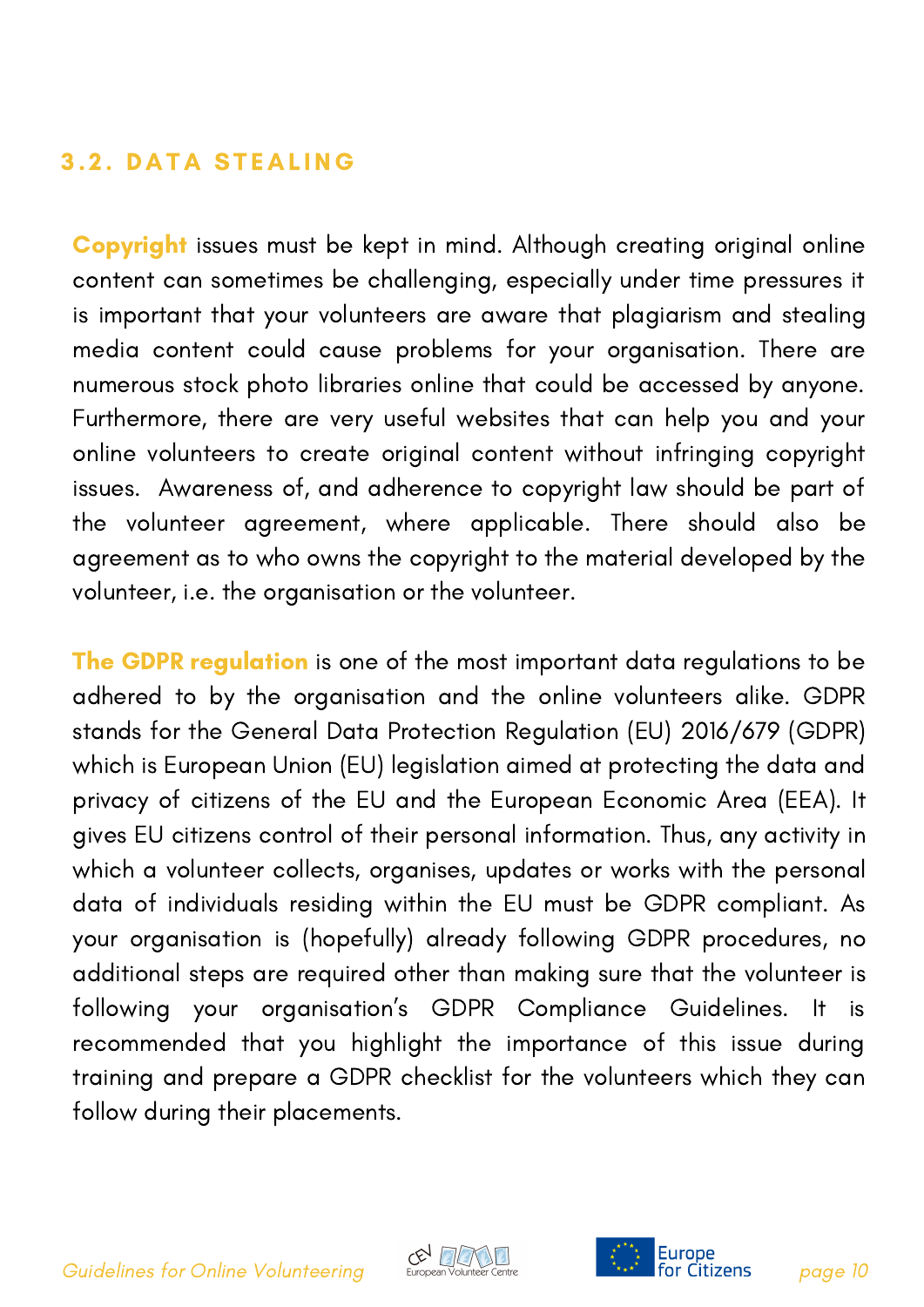#### 3 . 3 . PASSWORDS

Many placements may not require the online volunteer to have access to the organisation's internal operating system. In fact, you can design a placement in such a way that they do not need to by, for example, setting up a shared Google Docs site specifically for the task in hand. If volunteers do need access to any internal organisation system, it is good practice to ask them to sign an additional ICT Acceptable Use Policy document which includes information about password use.

Passwords are one of the most important security measures to consider when engaging online volunteers. Initially, sharing access to online platforms, communication channels or databases with online volunteers can be daunting. However, by following these few tips you can make this step both easy and safe. First, you need to ensure the passwords used are secure. Draw up a secure and strong password list. Secure passwords are hard to guess! When creating a secure password for your organisation and your online volunteer keep the following in mind:

- Do not use personal data such as the name of the organisation, project or the volunteer, date, address
- Use a combination of upper and lowercase letters, and special characters
- Change passwords on a regular basis.

Guidelines for Online Volunteering burges where the page 11 states and the cuttizens page 11



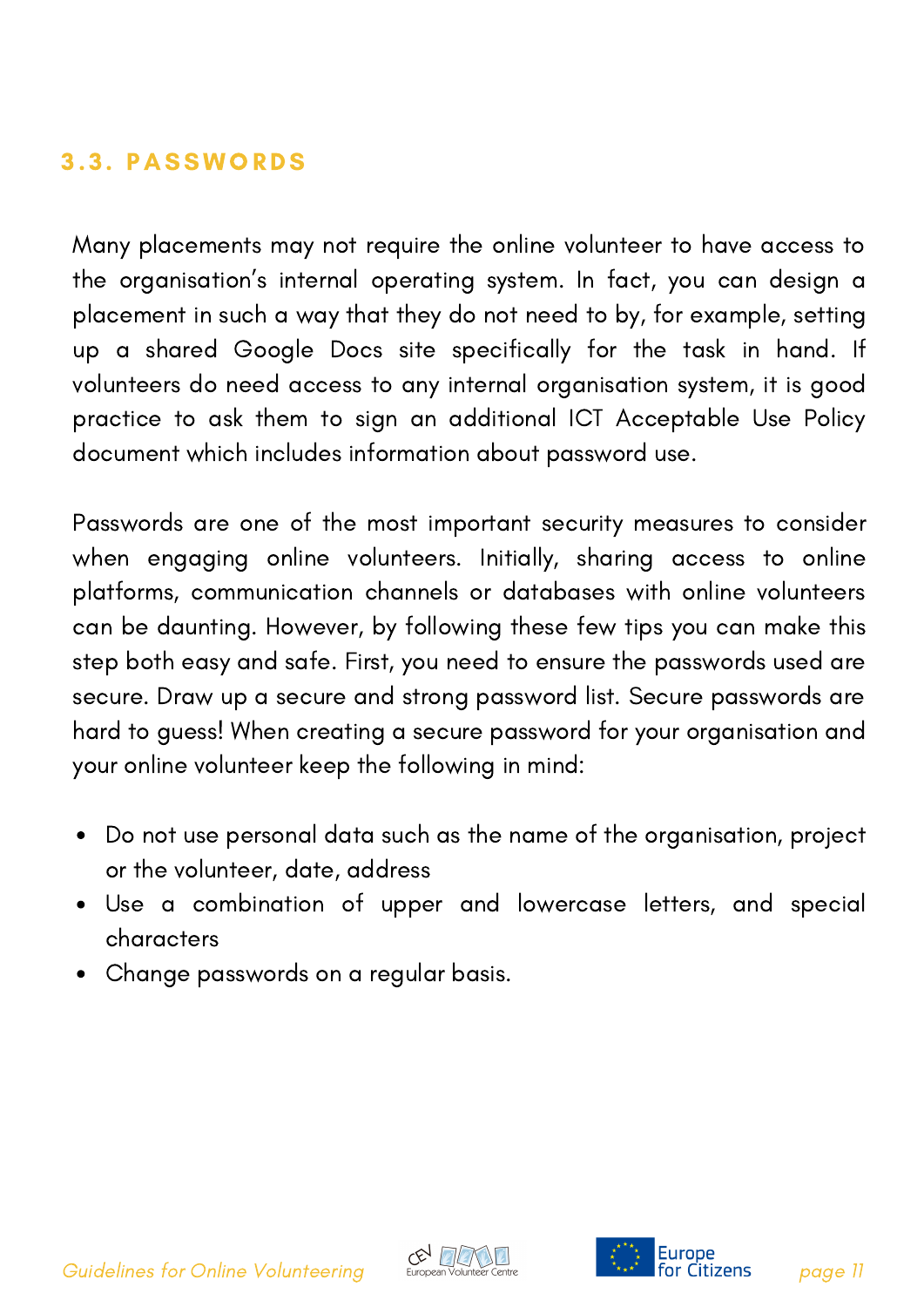Make sure that your volunteer does not save the password in a browser with password-remembering features, especially if more than one person has access to the laptop/computer. It can cause several problems ranging from identity theft or data loss to the loss of websites and social media channels.

Note: Use of any password-protected platform or tool should always be restricted to those online volunteers who have signed an agreement and have been given permission and passwords to access the given information or site. In the code of conduct/ volunteer agreement, it should be highlighted that each volunteer is responsible for maintaining the confidentiality of the login and access details shared with them and the password they have created for the organisation. Volunteers should immediately notify the organisation of any unauthorised use of their registration or password.

Guidelines for Online Volunteering burges of the state of the state of the state of the Suidelines of the Volunteering page 12



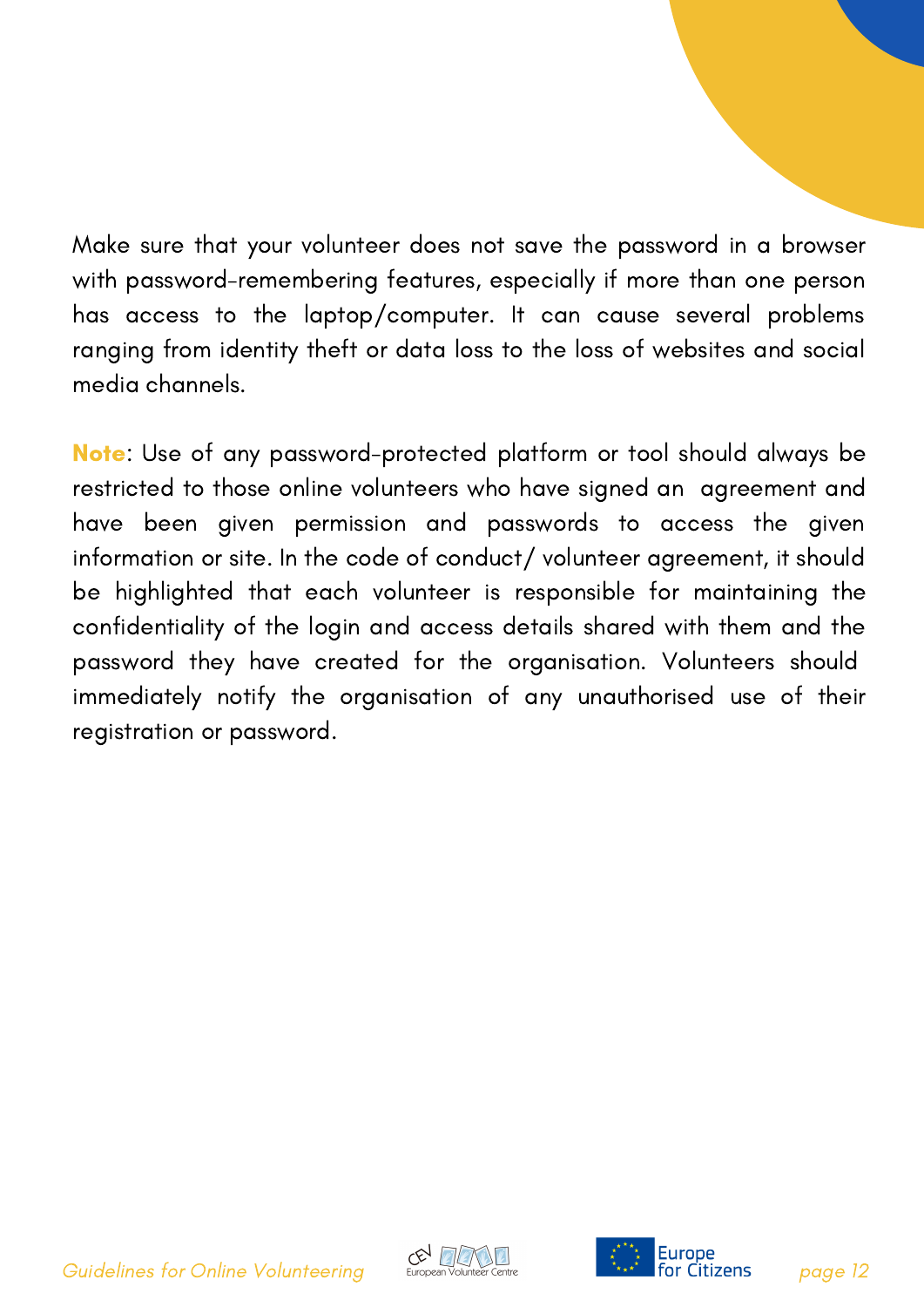# IV. ONLINE SAFETY

**Online safety** is about creating safe spaces online, empowering volunteers and protecting them from cyber violence whilst, at the same time, protecting anyone else they may come into contact with online during the course of their volunteering.

It is well known that online communication, especially written communication, is not the same as face-to-face verbal communication. $\vec{\textbf{3}}$ For this reason, greater care than would be required in verbal discussions and exchanges is needed in order to avoid choosing words and phrases that could potentially be harmful. Furthermore, it goes without saying that online volunteers should behave in a responsible way that maintains and builds the reputation of the organisation or initiative for which they are volunteering. It is recommended that during the training process the organisation introduces the volunteer to the rules and guidelines of  $\check{\phantom{\phi}}$ netiquette $\check{\phantom{\phi}}$  (internet etiquette).





 $^3$  Roger L. Cayer and Renee K. Sacks, 'Oral and Written Discourse of Basic Writers: Similarities and Differences', Research in the Teaching of English, vol. 13, no. 2, 1979, pp. 121–128.

 $^4$ Jayne Cravens, Susan J. Ellis, The Last Virtual [Volunteering](https://euregiothewadden.eu/camfer/business12zy/the-last-virtual-volunteering-guidebook-fully-integrating-online-service-into-volunteer-involvement-221.html) Guidebook: Fully Integrating Online Service into Volunteer Involvement, chapter 11, p.62.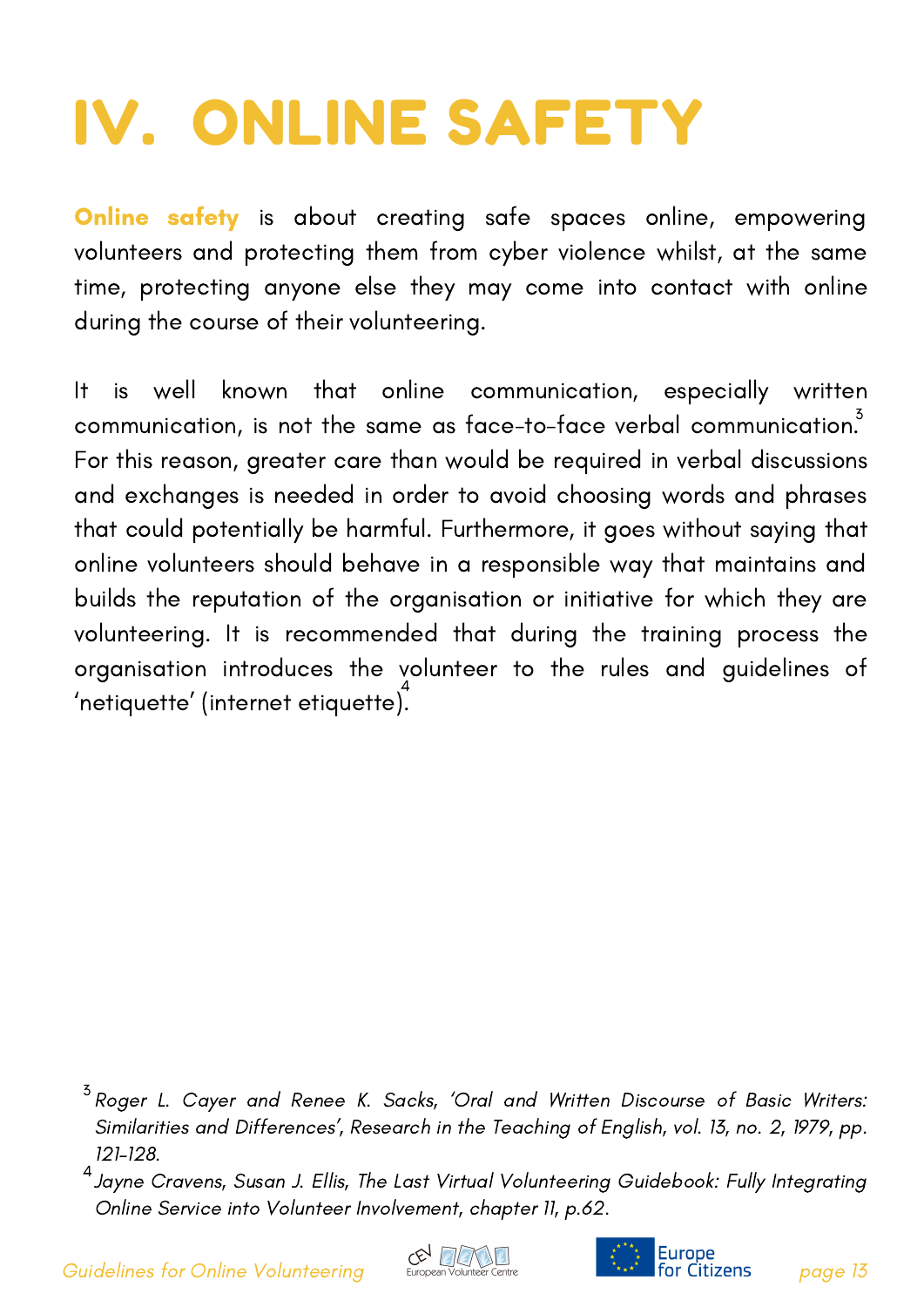#### **4.1. ONLINE IDENTIFICATION**

Identifying and confirming that a person online is who they claim to be is difficult. In some contexts it is not even desired or necessary, especially in forums that allow and require anonymous interaction by users such as those aimed at people with specific challenges that they wish to keep private and confidential. Eg help forums for people with eating disorders. Whilst the organisation doesn't necessarily need to know who is using online platforms and asking for help, support or advice, it is nevertheless important to ensure that the volunteers involved are clearly identified and can prove that they have any necessary certification or qualifications.

Confidentiality is essential in any kind of activity undertaken as an online volunteer. In particular, online volunteers who run advice forums, hotlines, etc. should respect and maintain the confidentiality of personal and privileged information even after the volunteering agreement has ended. They should never disclose, without authorisation, directly or indirectly, to any person or medium, the personal information of beneficiaries or other volunteers or the organisation's internal affairs.

Guidelines for Online Volunteering  $\mathbb{C}^{\bigvee}_{\text{European Volume of } \text{Center Center}}$  Furope **Furney page 14** 



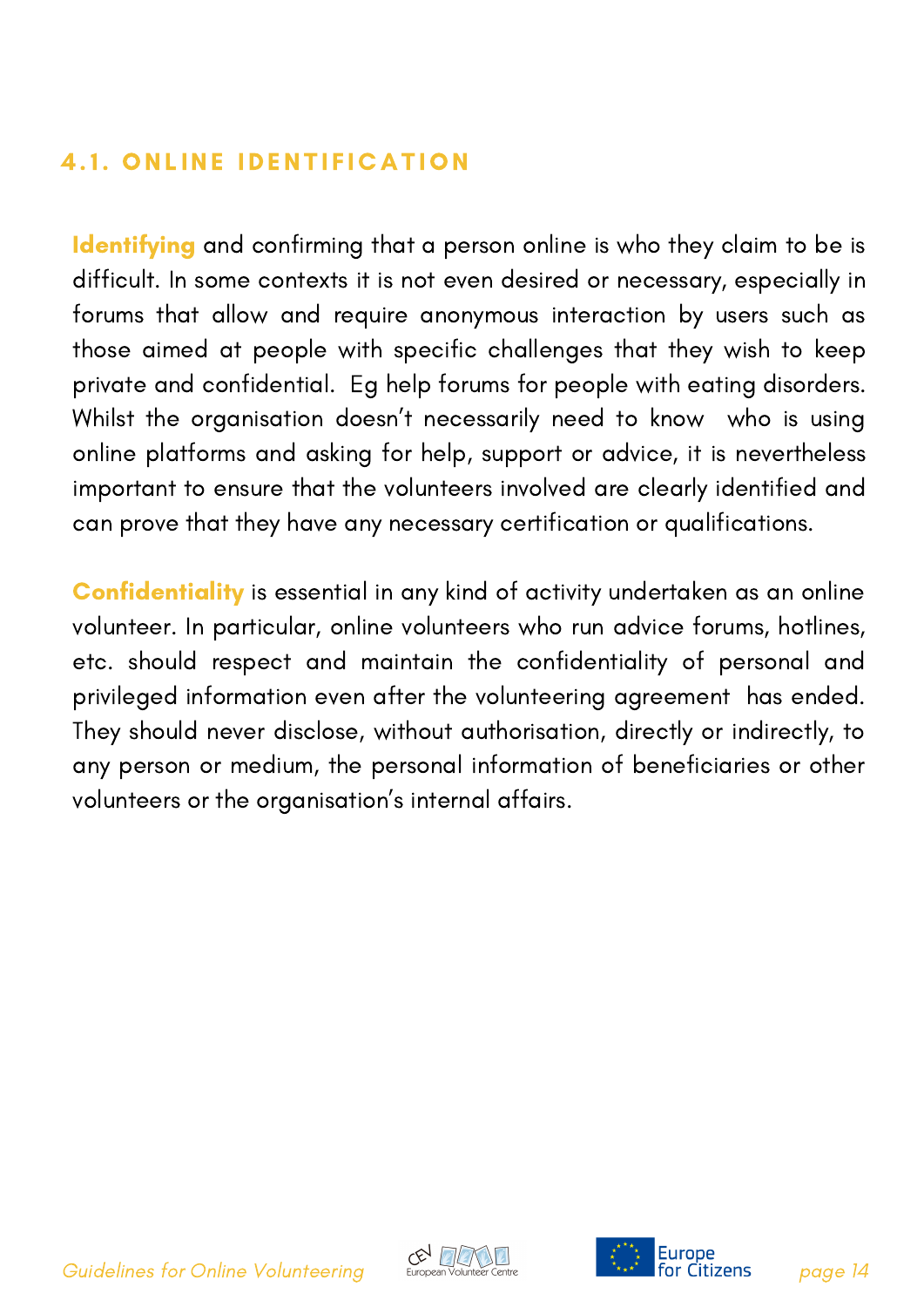#### 4.2. NEGATIVE OR INAPPROPRIATE BEHAVIOUR AND **CYBERBULLYING**

Online volunteers may experience different types of online abuse, such as cyberbullying, cyber harassment, cyber stalking, hate speech and trolling. It is good practice to train volunteers to recognise these situations and learn how to react to them. Empowering your online volunteers with skills and knowledge on how to respond to negative behaviour and cyberbullying not only protects your online volunteer but also helps to ensure the safety of all Internet users and it contributes to the protection of human rights online.

It is important that your online volunteers know that your organisation is there to help them in case of any issues or difficulties. However, it is essential that they collect evidence in the way of screenshots and other proof of problems which will allow your organisation to report abuse to authorities, and expediate the removal of abusive content.

The actions of cyberbullies most often constitutes a violation of the website's terms of service. Eg Social media platforms have their own procedures for reporting, so make sure that your online volunteers who may be using these websites, are familiar with the steps and mechanisms that they need to take to report online abuse and harassment. Your organisation can also prevent further instances by blocking the cyberbully.

Guidelines for Online Volunteering burges of the state of the state of the Suidelines for Online Volunteering



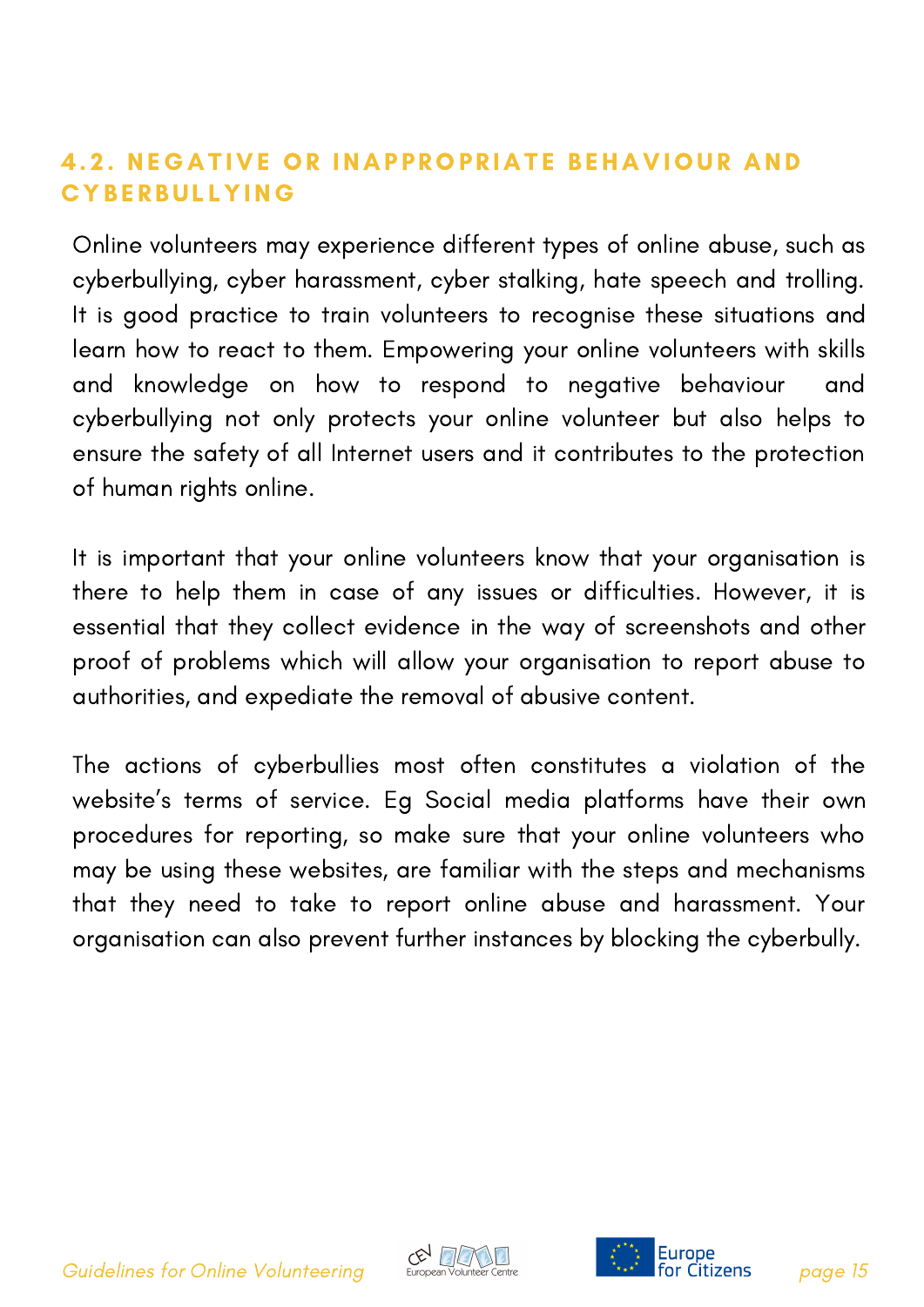To be on the safe side, it is worth to report threats of harm and inappropriate sexual messages to the police or other authorities as these cases are often prosecuted by law.

Many European countries have established their own national reporting systems and support network for victims of cyberbullying and online hate speech. Eg: On the website of the Council of Europe No Hate Speech Youth Campaign, you can find a breakdown of national reporting procedures for numerous countries.  $\overline{\phantom{a}^5}$ 

Unfortunately, there is no single, universal and concrete way for dealing with cyberbullying and online hate speech. However, your organisation should ensure that measures and procedures are in place to deal with such instances and that online volunteers are aware of them. They should also be regularly reviewed and updated as necessary.

Hate Speech Youth Campaign https://www.coe.int/en/web/no-hate[campaign/reporting-to-national-bodies#{%2237118627%22:\[8\]}](https://euregiothewadden.eu/camfer/business12zy/the-last-virtual-volunteering-guidebook-fully-integrating-online-service-into-volunteer-involvement-221.html)  $5N<sub>O</sub>$ 

Guidelines for Online Volunteering European Volunteer Centre **Page 14** 19 **For Citizens** page 16



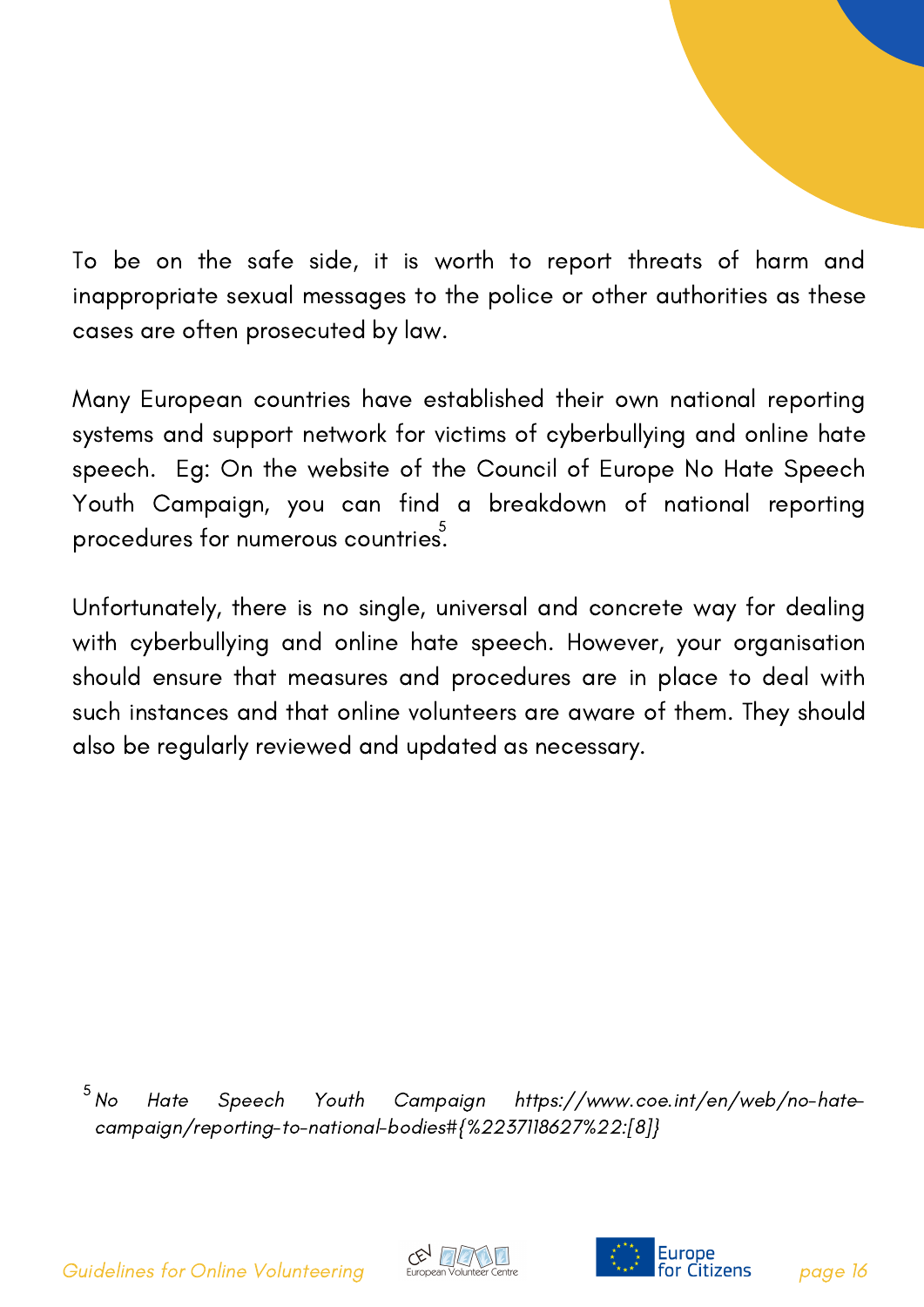### V. CONCLUSION

Online volunteers can be a great asset to any organisation or initiative and following these guidelines can contribute to a successful engagement. For more tips and useful information, have a look at:

- Jayne Cravens and James Stewart: Internet-mediated volunteering in the EU. Its history, prevalence, and approaches and how it relates to employability and social inclusion (2014)
- J. Cravens and S.J. Ellis: The Last Virtual Volunteering Guidebook: Fully Integrating Online Service into Volunteer Involvement, (2014).
- E-volunteering Handbook: A Practical Guide For Individuals, Institutions And Organizations Who Want To Use New Technologies And Tap Into Virtual Communities To Make A Difference (ISBN 978-83-933936-5-7)

Guidelines for Online Volunteering<br>
Guidelines for Online Volunteering European Volunteer Centre **Page 17** 



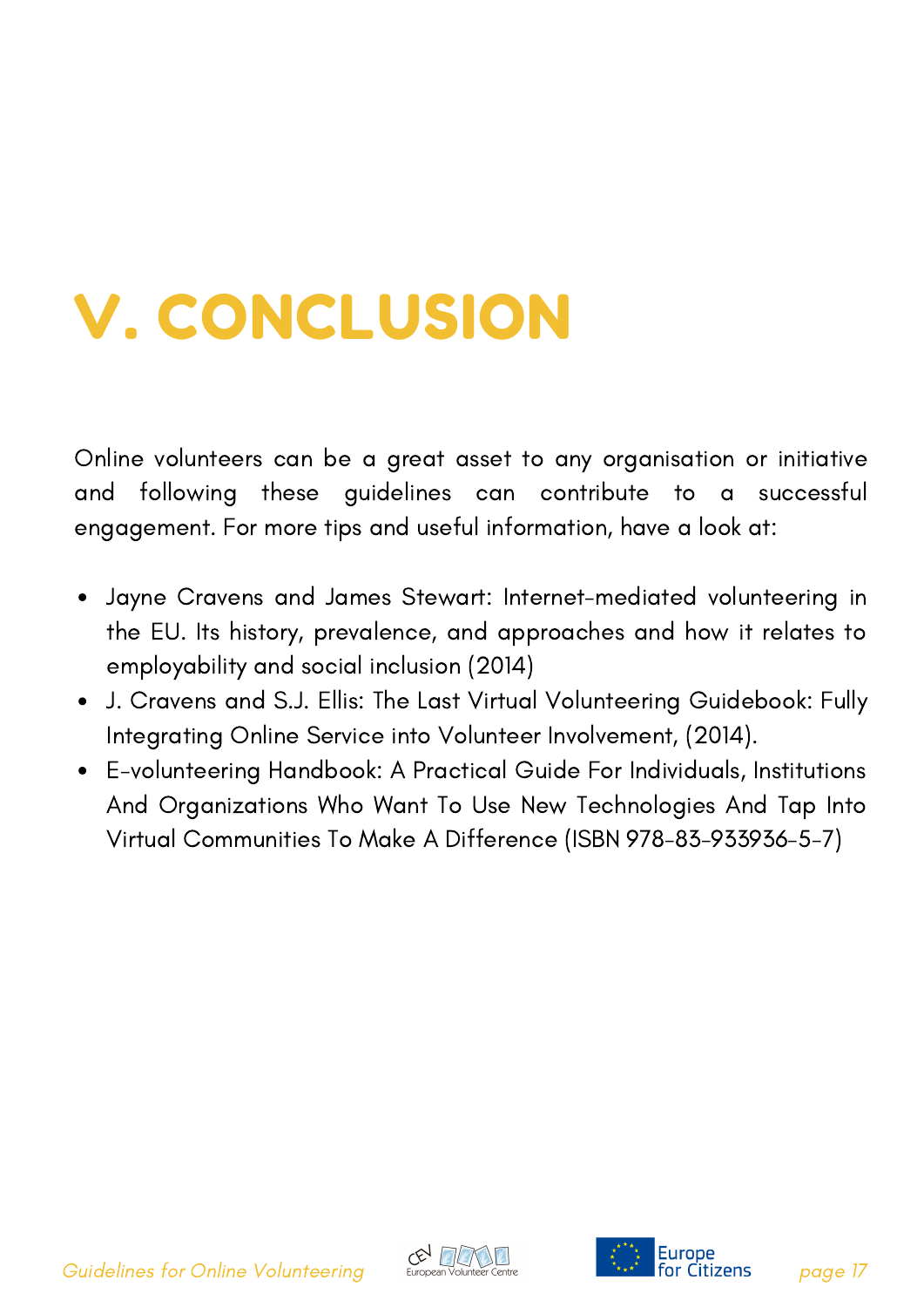### VI. ANNEXES

#### ANNEX 1: THE HISTORY OF ONLINE VOLUNTEERING

In recent years, online volunteering has become a much-sought-after service. Websites and organisations offer and promote short and longterm volunteering positions for a variety of projects ranging from translation work to website development to online counselling. You might think that these opportunities resulted from the rapid development of digital technology witnessed over the last five to ten years, but this is not the case.

Ellis and Cravens (2000) point out that the first online volunteering project started as early as 1971 when Project Gutenberg set out to digitalise famous works of literature by authors such as Charles Dickens, Mark Twain and Jane Austen whose novels were typed up and proof-read by online volunteers around the world. $\degree$  As the internet became more and more accessible, new online initiatives emerged. Ellis and Cravens mention that Impact Online, an American-based non-profit organisation, promoted online volunteering back in 1995. This organisation was among the first to realise that although there was a demand for online volunteering placements, there were not enough organisations willing to engage online volunteers. To overcome this, in 1996, Impact Online started the Virtual Volunteering project which aimed to research virtual volunteering and promote it among organisations. This initiative was later transformed into a volunteer matching platform called VolunteerMatch. 7





 $^6$ S.J. Ellis and J. Cravens, 'Virtual Volunteering Guidebook: How to Apply the Principles ot Real-World Volunteer [Management](https://euregiothewadden.eu/camfer/business12zy/the-last-virtual-volunteering-guidebook-fully-integrating-online-service-into-volunteer-involvement-221.html) to Online Service', (2000).

 $^7$  S.J. Ellis and J. Cravens, 'The LAST Virtual Volunteering Guidebook', (2013).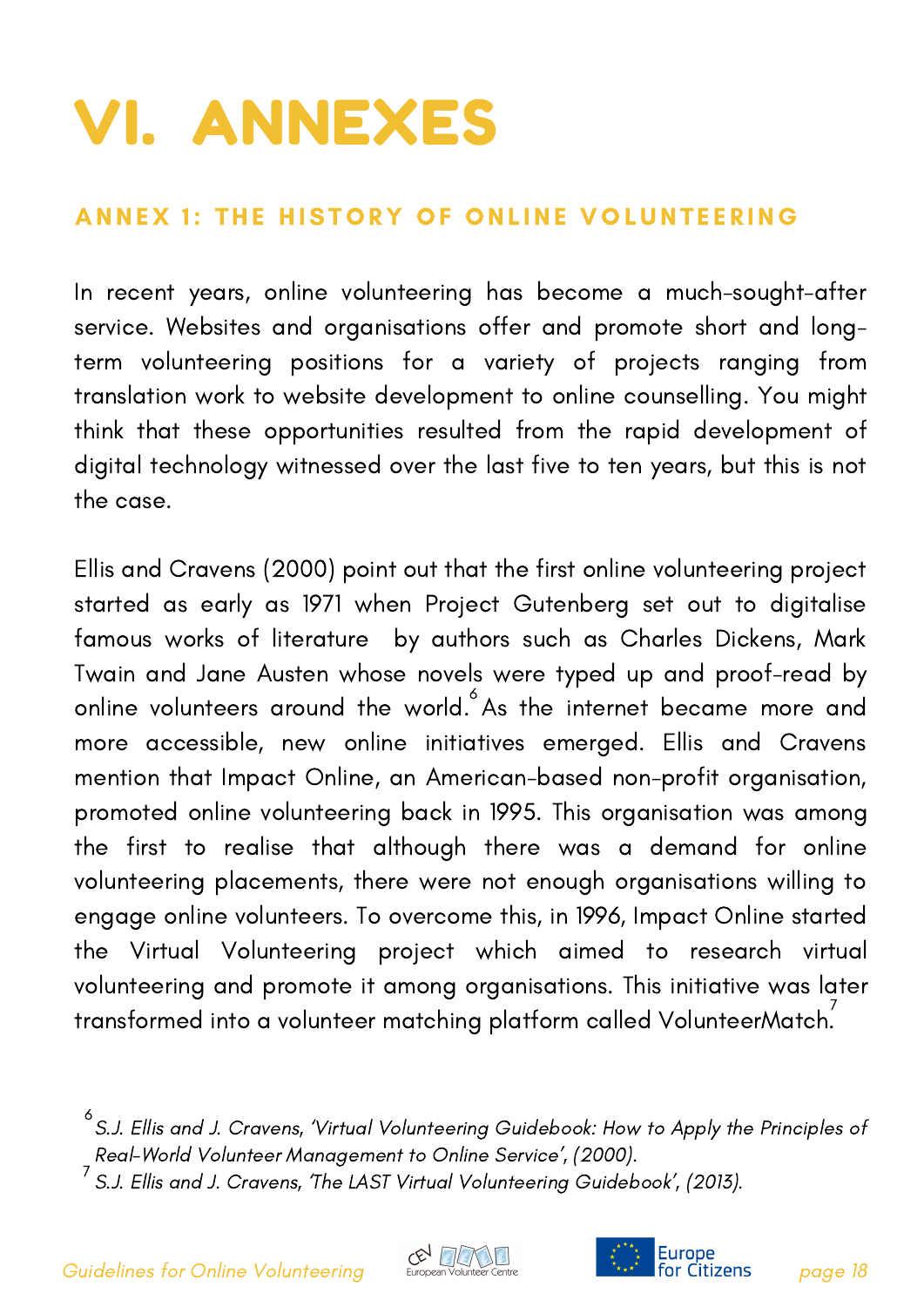With the internet becoming increasingly accessible, the number of internet-mediated volunteer initiatives available for people to join grew. By the end of the 20th century, the Virtual Volunteering project noted almost 100 organisations offering online volunteering opportunities worldwide. Although only five online volunteering websites were noted in Europe, it seems likely that there were more volunteers actually carrying out tasks and responsibilities online.<sup>8</sup>

The United Nations Volunteers' online volunteering website, which is perhaps the most well-known example of platforms gathering online volunteering opportunities, is almost 20 years old. First launched in 2000 as NetAid, a UN Development Programme initiative run jointly with the UN Volunteers programme, it provided a platform for UN-affiliated initiatives and projects to find and engage online volunteers for activities in the developing world. In 2004, the project was relaunched as the onlinevolunteering.org, now managed entirely by the UN Volunteers programme. 9

Guidelines for Online Volunteering European Volunteer Centre **Page 19** 19 **Citizens** page 19





<sup>(</sup>Cravens and Ellis, 2013, Introduction, fifth paragraph), and [http://web.archive.org/web/20001214092700/http:/www.serviceleader.org/vv/orgs/](https://euregiothewadden.eu/camfer/business12zy/the-last-virtual-volunteering-guidebook-fully-integrating-online-service-into-volunteer-involvement-221.html) outside.html (accessed 20 July 2019).  $8$  Ibid.

 $^9$  Jayne Cravens and James Stewart: Internet-mediated volunteering in the EU. Its history, prevalence, and approaches and how it relates to employability and social inclusion (2014), p.17.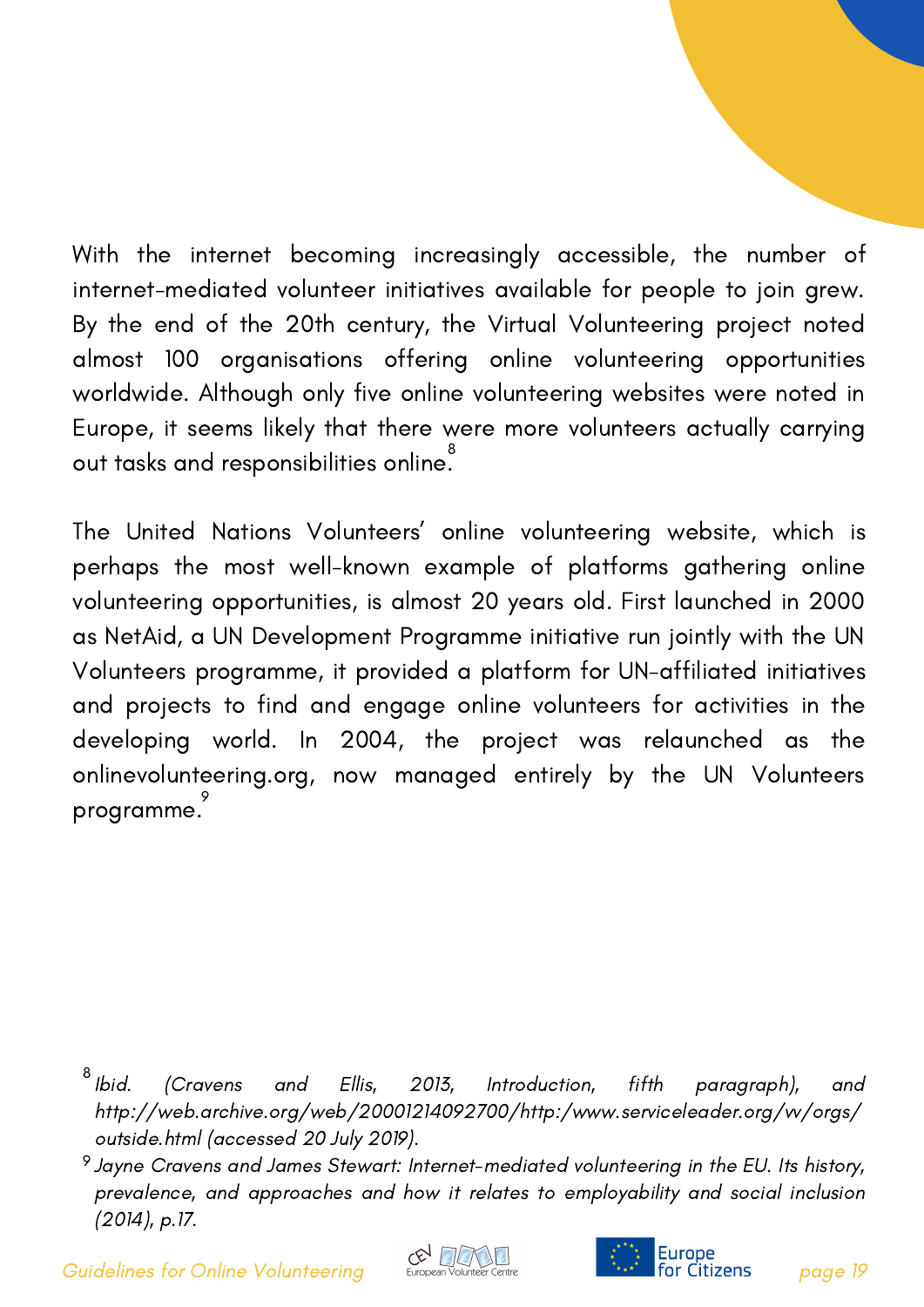Another well-known, although slightly different online volunteer initiative is the Cyber-Volunteers program which started in 2005 with the support of UNESCO Switzerland. This initiative engages online volunteers who have professional or academic experience and skills in information and communication technologies (ICT) to support projects and organisations dedicated to helping developing communities. $^{\text{10}}$ 

The EU's European Youth Portal dedicates a whole page to online volunteering, describing it as an opportunity mainly for those who live with disabilities, have complicated schedules or experience other difficulties that can potentially prevent them from engaging in face-to-face volunteering activities.

So, as we can see, rather than being a new phenomenon, online volunteering is an activity which is also encouraged and facilitated by EUfunded programmes. Nevertheless, there is still a lack of comprehensive guidelines for managing such volunteers. Certain steps in their involvement are similar to traditional volunteer recruitment and management practices, but certain concerns must be addressed for this practice to be both safe and successful, including issues concerning identity, security, reliability and monitoring, all of which are addressed in these guidelines.

 $^{10}$ [http://www.icvolunteers.org/index.php?what=vol&id=111](https://euregiothewadden.eu/camfer/business12zy/the-last-virtual-volunteering-guidebook-fully-integrating-online-service-into-volunteer-involvement-221.html) (accessed 6 August 2019).

Guidelines for Online Volunteering European Volunteer Centre **Page 10** 1997 **For Citizens** page 20



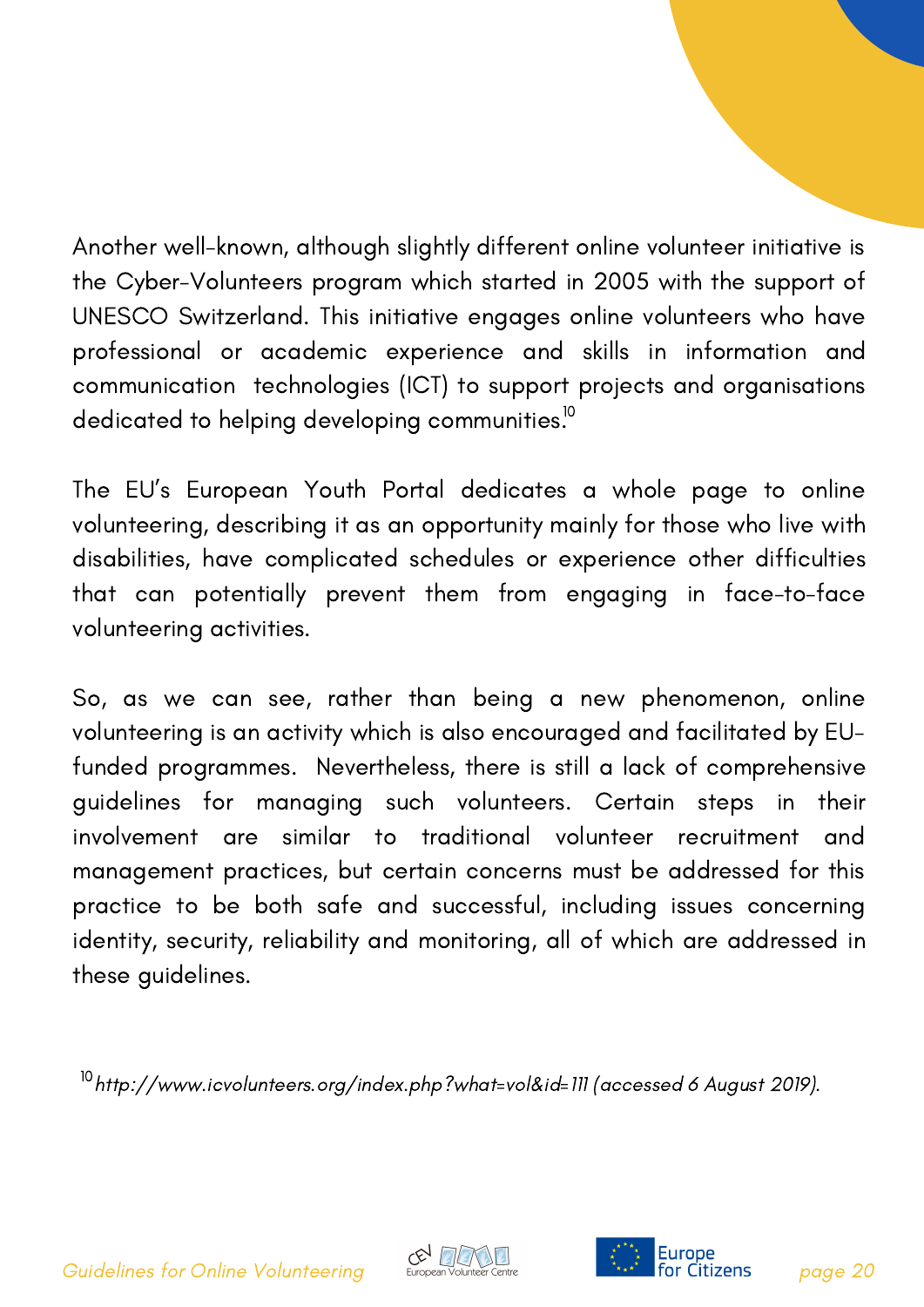#### **ANNEX 2: USEFUL DRAFT DOCUMENTS FOR** RECRUITING & MANAGING ONLINE VOLUNTEERS.

#### ONLINE VOLUNTEER AGREEMENT DRAFT CONTENT

This online volunteer agreement has been concluded by and between ………........................................................ (organisation), hereinafter referred to as the Organisation and………........................................... (volunteer), hereinafter referred to as the Online Volunteer, on xx/xx/xxxx, as follows:

The Organisation entrusts the performance of the following services of ………………………………......................................................................................... ....................................................................................................................... to the Online Volunteer who agrees to perform these services.

This agreement is valid from ……………............. to …………………….

The Online Volunteer agrees to volunteer for …….. hours on the following days: ..............................................................................................................

During the placement, the Online Volunteer will fulfil the role of …………………………..................... and will be supervised by ………………………........





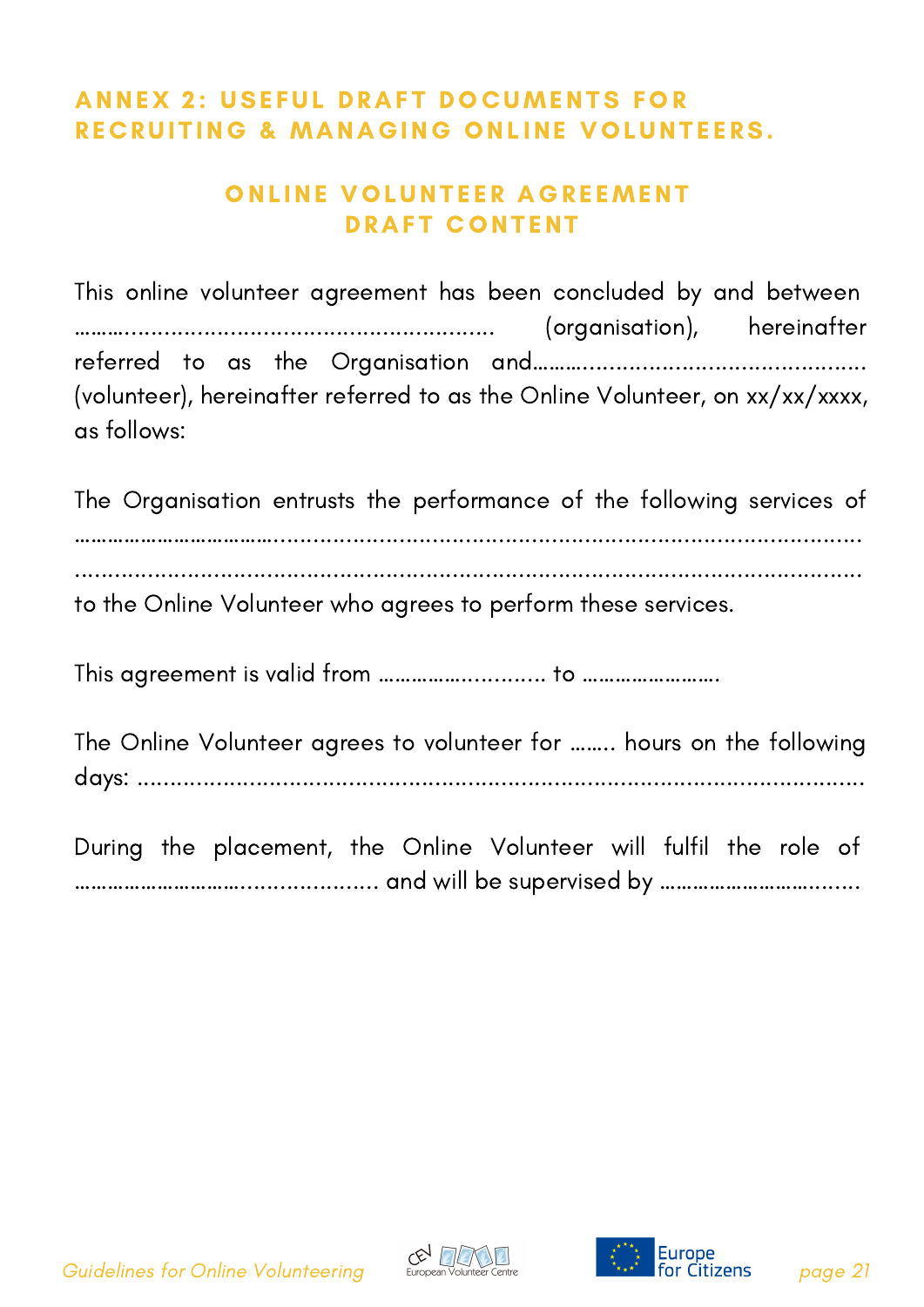The services outlined above will be performed using a secure internet connection from any place chosen by the Online Volunteer. In addition, the Online Volunteer commits to the following:

- To fulfil the role as outlined in the attached volunteer role description.• To perform the role to the best of their ability.
- To follow the organisation's policies and procedures.
- To meet time and task commitments and to provide sufficient notice when not available.
- To act in a way that is in line with the organisation's aims and objectives and enhances its work.

The Organisation commits to the following:

- To provide adequate information and training to meet the expectations  $\bullet$ as described in the description of the volunteer's role.
- To allow for a trial period of ...... weeks.
- To explain what is required of the Online Volunteer and to support and provide encouragement to help him/her achieve the desired results.
- To assign a named supervisor to the Online Volunteer who will provide him/her with regular support and supervision meetings and will act as the 'go to' person.
- To treat the Online Volunteer with respect and courtesy at all times.
- To be receptive to any comments and feedback from all volunteers.
- To value and recognise online volunteers as a significant resource in achieving the organisation's goals.



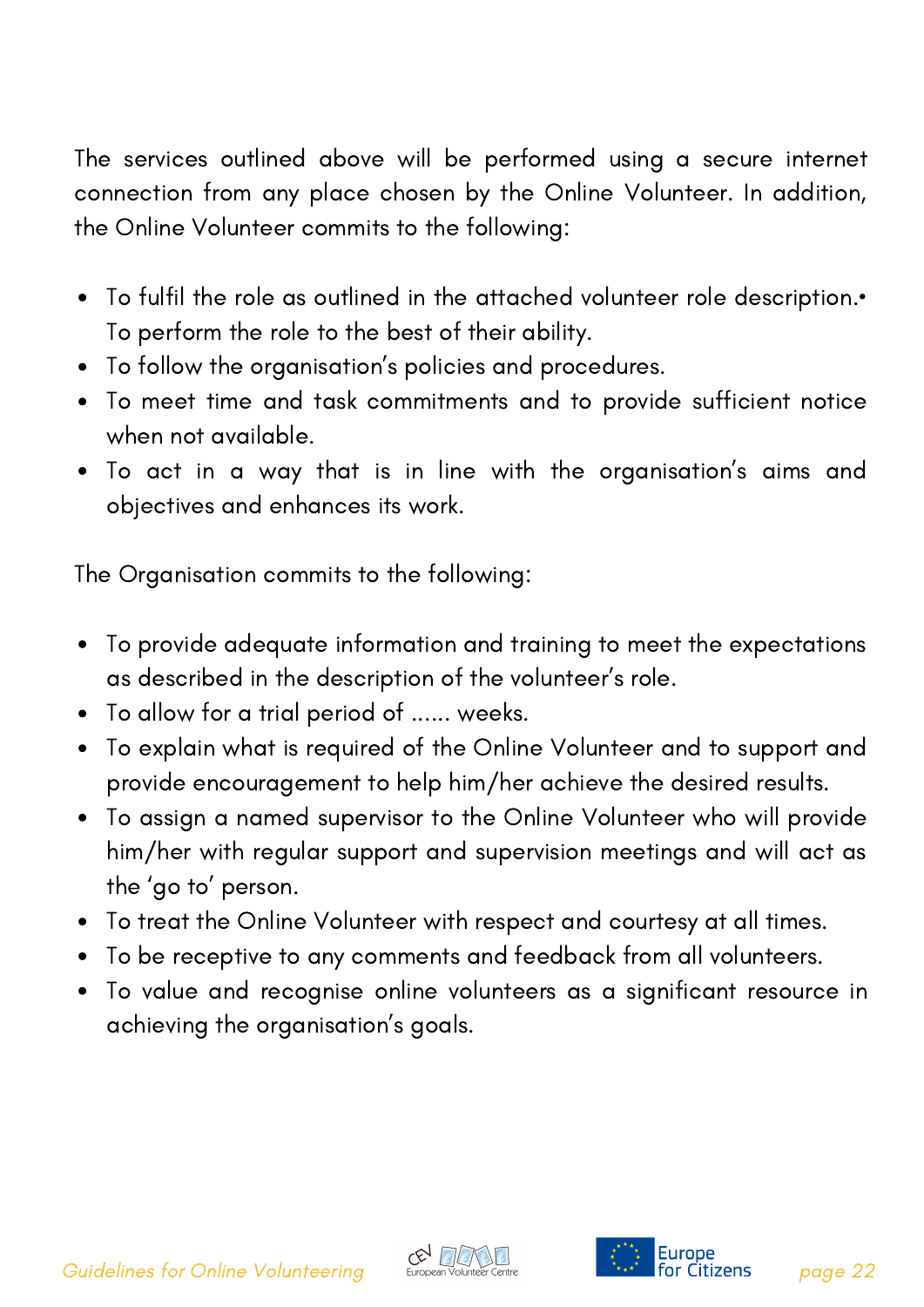The Organisation and the Online Volunteer agree to notify the other party about any issues that may arise whilst performing the services. The Organisation agrees to provide support and training to the Online Volunteer on online security and safety in order to prevent such issues.

This Agreement has been drafted in ..... copies, with each of the contractual parties receiving .......

This Online Volunteer Agreement is binding in honour only and is not intended to be a legally binding contract between the Online Volunteer and the Organisation. It may be cancelled at any time at the discretion of either party.

Agreed to by:

Signature of Online Volunteer …………………………………… Date ……………….

Guidelines for Online Volunteering European Volunteer Centre **Page 19the Citizens** page 23



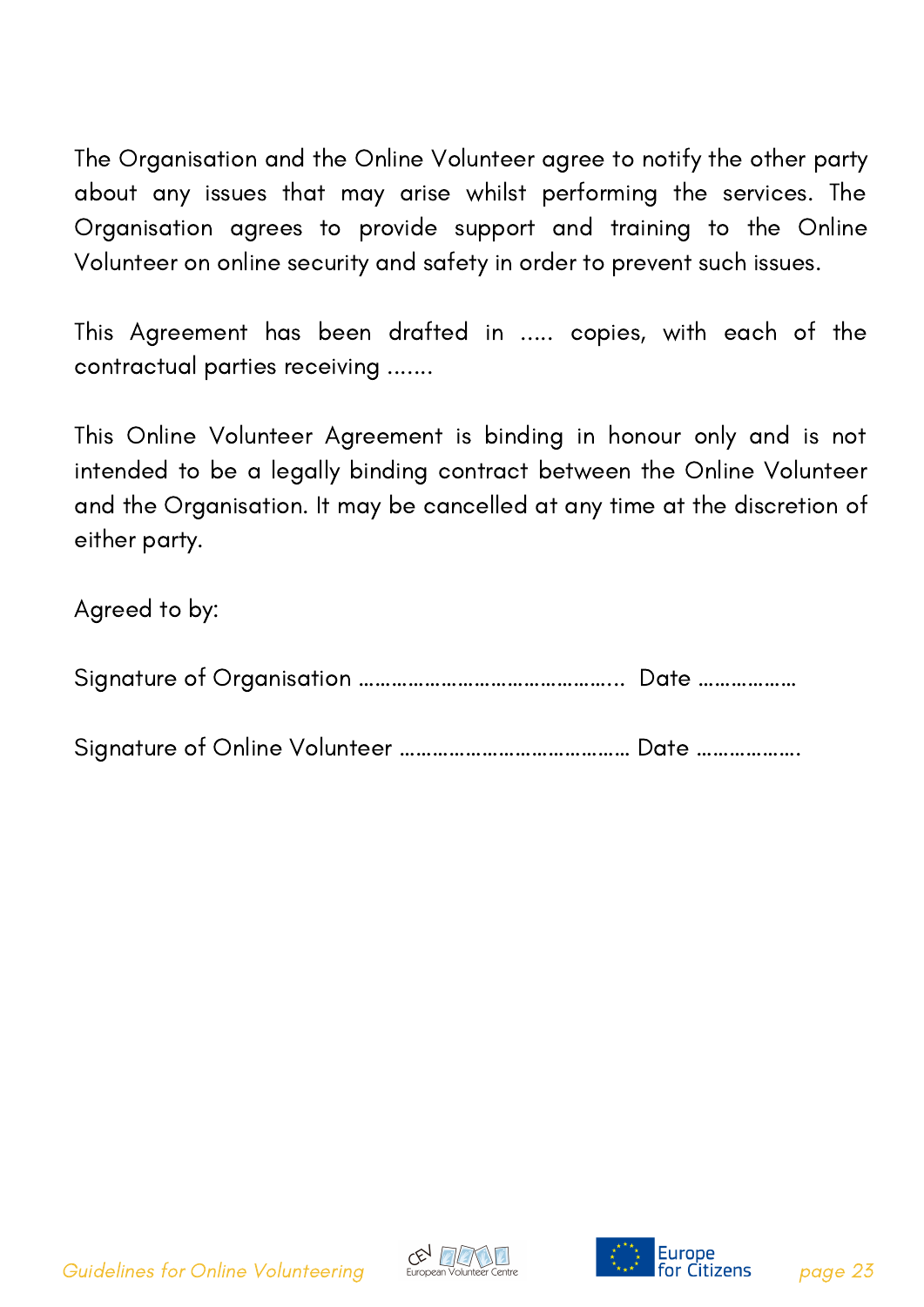#### **CODE OF CONDUCT** DRAFT CONTENT

The online volunteer agrees to:

- respect, adhere and uphold the values and principles of ……………… as expressed in the statutes;
- endeavour to work considerately and respectfully with all those they come into contact with at ………….....…………;
- respect diversity, different roles and boundaries, and avoid giving offence;
- strive for excellence in the delivery of tasks, services and activities;
- support the objects and mission of ……………. championing it, using any skills or knowledge to further that mission and seeking expert advice where appropriate;
- respect organisational and individual confidentiality. The online volunteer is responsible for maintaining the confidentiality of all privileged information to which they are exposed while volunteering at ……………………..;
- give up his/her ownership rights over all material which was developed or acquired by him/her during the course of the placement. The hosting organisation maintains the property and copyrights of these intellectual outputs;
- follow the procedures outlined in the ICT Acceptable Use Policy document and sign the document.

#### Code of Conduct Agreement

I, the undersigned …………………………………………………………………., as an online volunteer at ……………………., have read these conditions and agree to abide by the Code of Conduct of the …………………………………….

Date Signatures of both parties.

Guidelines for Online Volunteering European Volunteer Centre **Page 14** 160 Fertil**e Citizens** page 24



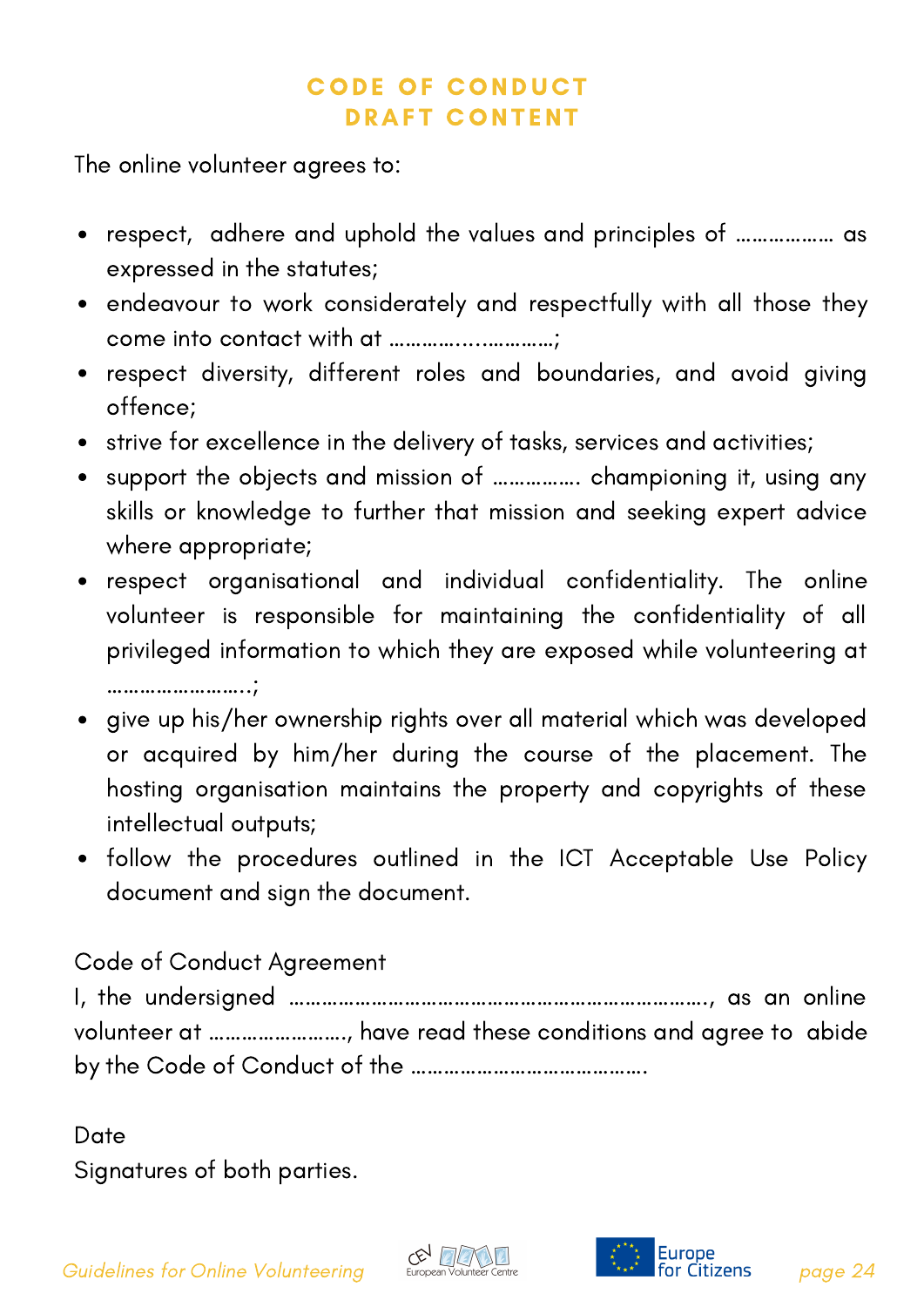#### ANNEX 3: USEFUL WEBSITES AND RESOURCES

Communication tools for the recruitment process and for keeping in regular contact with the selected volunteers:

- Skype
- Google Hangouts
- Zoom
- Slack

#### Copyright:

- Pexels, Stock Footage For Free, and Pixabay for stock photos and footage
- Flaticon & Freepik for free-to-use icons and images

#### Tools and websites useful for online safety and online security:

- HeartMob: https://iheartmob.org/ real-life support to those  $\bullet$ experiencing online harassment
- Crash Override Network: http://www.crashoverridenetwork.com/  $\bullet$ hotline and resources centre for those experiencing online harassment
- Block Together: https://twitter.com/blocktogether tool that helps to  $\bullet$ block numerous trolls, harassers, etc. with one click on social media
- Do it yourself online safety guide (Chayn): https://chayn.co/safety/
- HackBlossom's DIY Guide to Feminist Cybersecurity, which can be adapted to the needs of volunteers and the organisation: [https://hackblossom.org/cybersecurity/](https://iheartmob.org/)